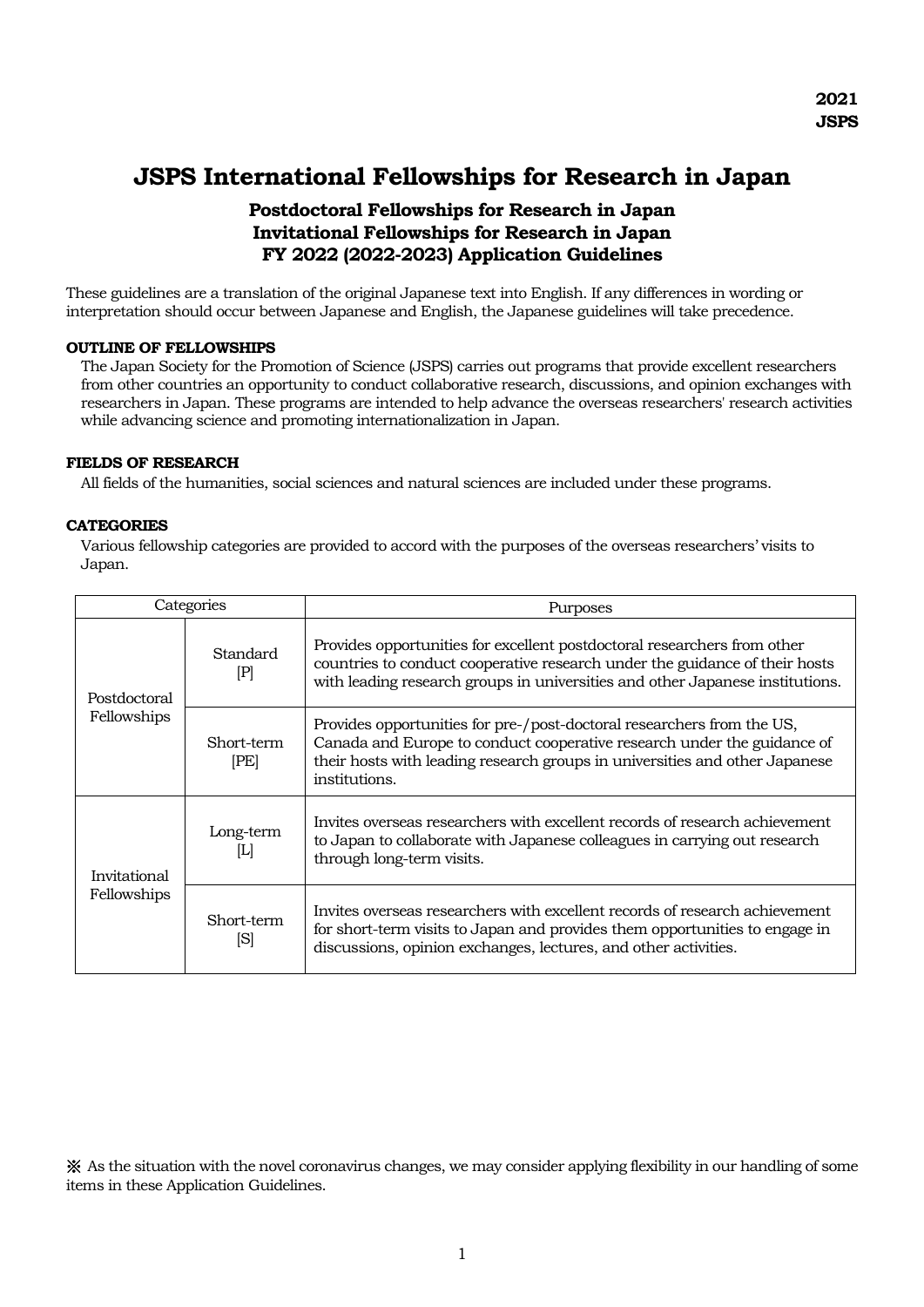## **1. False information etc. in the application form**

Should JSPS determine any information in an application to be falsified, plagiarized or otherwise flawed, including a forged signature, the application will be rejected or, if already awarded, the fellowship withdrawn.

#### **2. Response to acts of research misconduct and funding misuse**

JSPS will take appropriate measures (e.g. terminate project, require reimbursement of part or all of allocated funds) in cases of misuse of research funds, specific research misconduct (e.g. fabrication, falsification, plagiarism), unjustifiable acts (e.g. discrimination, harassment), or violation of laws.

Please refer to the following websites for "Rules for Responding to Misconduct and Misuse of Funds in Research Activities", with regard to measures taken against misuse of research funds.

Postdoctoral Fellowships: https://www.jsps.go.jp/english/e-fellow/guideline\_03.html Invitational Fellowships: https://www.jsps.go.jp/english/e-inv/guideline.html

#### **3. System for implementing the "Guidelines for Responding to Research Misconduct"**

When making proposals to JSPS and conducting research activities, research institutions are to follow the "Guidelines for Responding to Misconduct in Research" (adopted by MEXT on 26 August 2014). If MEXT judges via the results of an inspection that a research institution's system is inadequate or defective, it or an independent administrative institution under MEXT's jurisdiction may cut or reduce the indirect budget allocation of the institution's competitive funding.

#### **4. Research ethics education coursework**

To promote the proper conduct of research activities and prevent misconduct in advance, it is first necessary to raise the level of researcher ethics within research institutions. Host institutions (applicants' (host researchers') institutions) are therefore to establish educational courses for candidates (invited overseas researchers) to take in research ethics.

(References) Learning materials on avoiding misconduct in research activities

- ・*For the Sound Development of Science—The Attitude of a Conscientious Scientist*
- by Editing Committee of Japan Society for the Promotion of Science

https://www.jsps.go.jp/english/e-kousei/ethics.html

・e-Learning Course on Research Ethics [eL CoRE]

https://elcore.jsps.go.jp/top.aspx

・APRIN e-learning program (eAPRIN)

・Research ethics courses conducted by institutions based on the "Guidelines for Responding to Misconduct in Research" (Adopted by MEXT on 26 August 2014)

## **5. Handling of personal information**

Personal information contained in application materials is to be strictly controlled in accordance with the "Law to Protect Personal Information Held by Independent Administrative Institutions" and JSPS's own regulations for protecting personal information. JSPS uses such information exclusively for the purpose of implementing its programs. (This may involve the provision of personal information to external companies commissioned to electronically process and/or manage program-related data.)

If selected for a fellowship, candidates (invited overseas researchers) should note that their name, nationality, title and affiliated organization, research theme, fellowship tenure, host institution, applicant's (host researcher's) name and title, and research reports may be given public access.

For researchers located within the European Economic Area, which embodies the EU, their agreement is to be obtained to comply with the above-stated "handing of personal information" in line with the "General Data Protection Regulation (GDRP)."

## **6. Research conducted for military purposes**

JSPS does not support any research related to military affairs.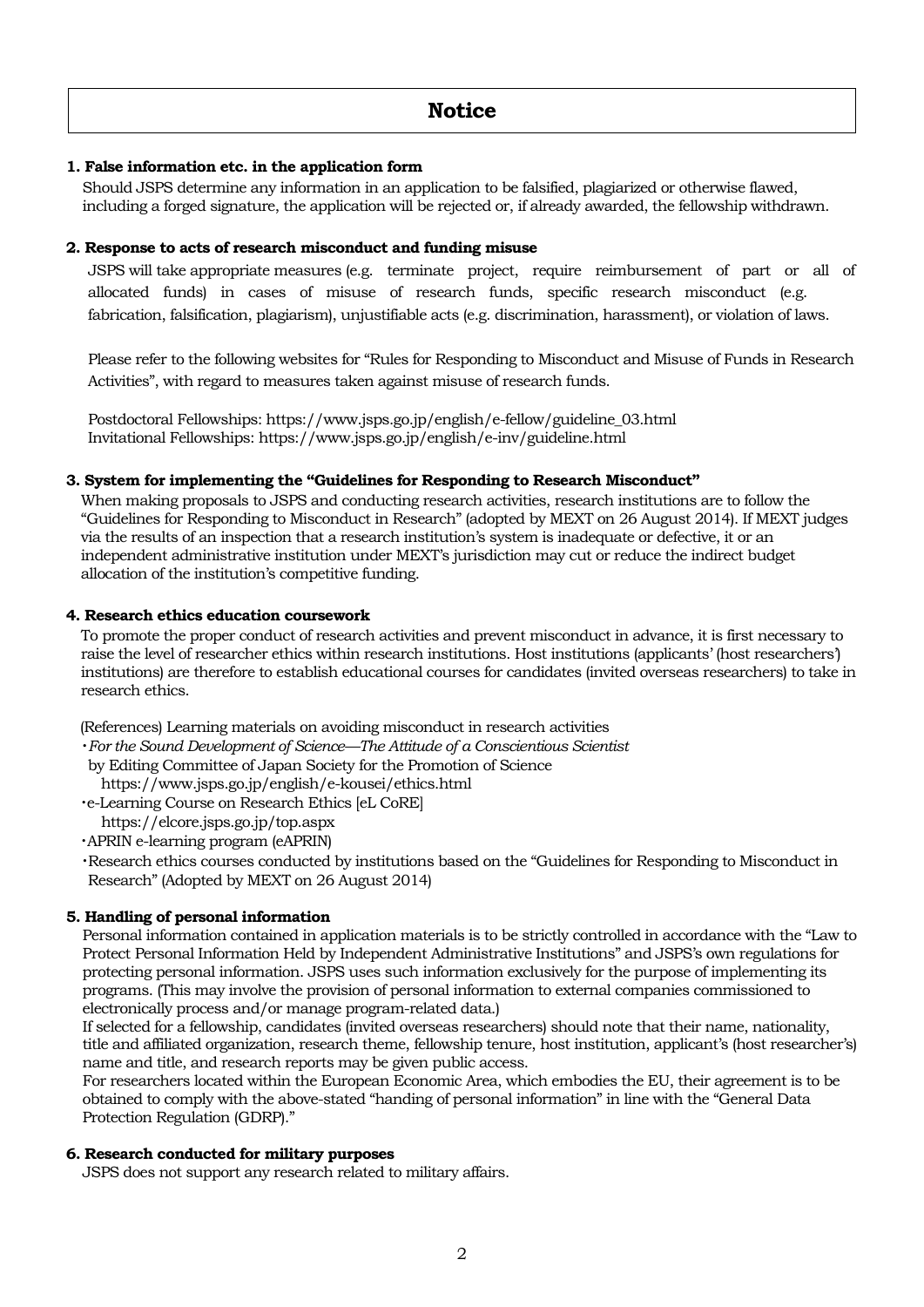#### **7. Security Trade Control**

Much research on cutting-edge technology is being conducted in Japan's research institutions. Along with Japan's advancing internationalization, there has been an increase in the number of foreign students and overseas researchers residing in Japan. This has increased the risk of advanced technologies and research materials and equipment leaking out and for them to be used in the development and production of weapons of mass destruction (WMD). Research institutions are to take systematic measure to keep research results and products that can be diverted to military use out of the hands of WMD developers, terrorist groups, and other persons whose activities are suspect.

In Japan, export controls (\*) are carried out under the Foreign Exchange and Foreign Trade Act (Act No. 228 of 1949) (hereinafter referred to as "Foreign Exchange Law"). Therefore, in principle, in order to export (provide) cargo and technology regulated by the Foreign Exchange Law, it is necessary to obtain permission of the Minister of Economy, Trade and Industry.

Starting with the Foreign Exchange Law, Fellows must follow all of Japan's pertinent laws and ordinances, guidelines, and directives. If research is conducted in violation of these laws and ordinances, measures and penalties prescribed in them may be enforced along with the termination of the Fellow's research funding or his/her scheduled allocation of research funding.

#### (\*) Export controls

Japan's Security Export Control System established on the basis of international agreements mainly consists of (1) "List rules" which require permission of the Minister of Economy, Trade and Industry in principle when exporting cargo or providing technologies that carry specifications and/or functions higher than certain levels, such as carbon fiber and numerically controlled machine tools, etc., and (2) "Catch-all regulation" which requires permission of the Minister of Economy, Trade and Industry when exporting cargo or providing technologies that are not subject to regulation under the List rules but do fall under certain regulatory requirements (application requirements, consumer requirements and/or informed requirements).

Not only export of cargo but also provision of technology is subject to regulation under the Foreign Exchange Law. When providing a "List rules" technology to nonresidents or providing it within a foreign country, prior permission for the provision is required. "Provision of technology" includes not only providing technical information such as design drawings, specifications, manuals, samples, and prototypes via storage media such as paper, mail, CD, USB memory, but also providing work knowledge and technical assistance at seminars via technical instruction, skill training, etc. Researchers should be aware that there may be cases in which technologies subject to regulation by the Foreign Exchange Law are involved when mentoring foreign students and/or conducting joint research activities with overseas groups.

## **8. Approximate number of fellowships awarded and amounts of award**

The approximate number of fellowship awarded and amounts of awards are subject to change for budgetary reasons.

## **9. Obligations and procedures after being provisionally selected**

Candidates (invited overseas researchers), applicants (host researchers) and host institutions should read the "Program Guidelines" enclosed with the award letter for information on their obligations under the program, procedures to be carried out, and rules to be followed (e.g. conditions for taking temporary leaves of absence, for using the research support allowance). You may refer to the past Program Guidelines posted below.

Postdoctoral Fellowships: https://www.jsps.go.jp/english/e-fellow/guideline\_03.html Invitational Fellowships: https://www.jsps.go.jp/english/e-inv/guideline.html

## **10. FAQ**

FAQ on this program are provided on the following websites. Please refer to them if there is something unclear to you with regard to making an application or procedures to follow after you are selected.

Postdoctoral Fellowships: https://www.jsps.go.jp/english/e-fellow/faq.html Invitational Fellowships: https://www.jsps.go.jp/english/e-inv/faq.html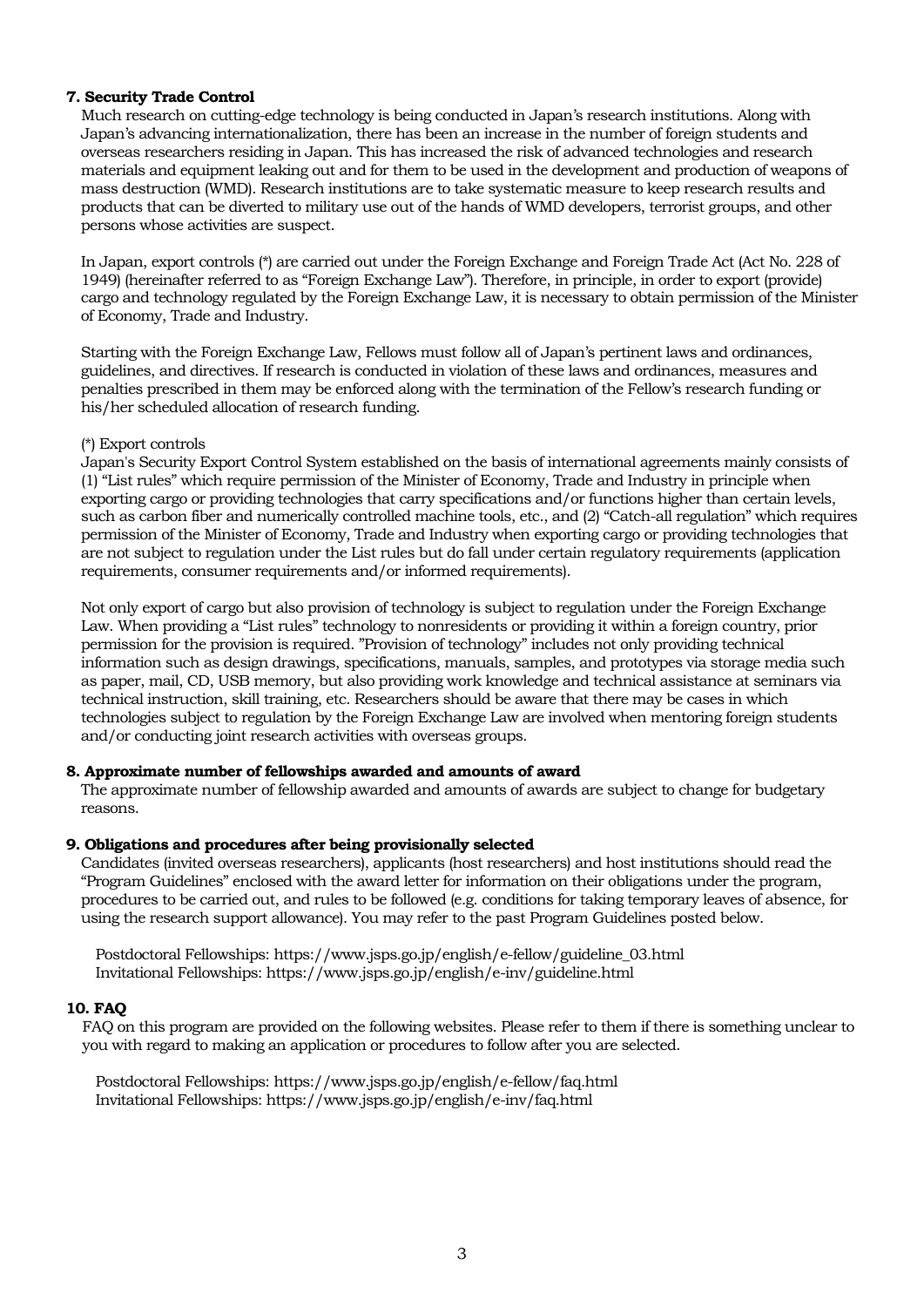## **Procedure**

## **1. JSPS Electronic Application System**

Applicants (host researchers) are required to use the JSPS Electronic Application System for International Collaborations when applying for fellowships.

Applicants (host researchers) should ask their host institution to issue them an ID and password for the electronic application system. If they have already obtained an ID and password, they do not need to ask their institution to issue new ones.

JSPS Electronic Application System: https://www-shinsei.jsps.go.jp/topkokusai/top\_kokusai.html

#### **2. Applicant (host researcher) and Candidate (invited overseas researcher) Eligibility**

The applicant (host researcher) and host institution should verify that the applicant (host researcher) and candidate (invited overseas researcher) satisfy their respective application eligibility requirements.

As the application eligibility requirements differ by program, please refer to each program page in these Application Guidelines.

#### **3. Review Section and Selection Process**

The applicant (host researcher) is to choose the category in which s/he wants the application to be screened from the Review Section Table. When doing so please refer to the "Review Section Set," which pairs the review section with the reviewers who will carry out the screening.

Screening is carried out by the JSPS International Program Committee through both document and panel reviews.

As screening of the applicants' (host researchers') applications is carried out based on the screening category they choose, they should be sure to select the appropriate "Document Review Section" and "Panel Review Section" based on the Review Section Table.

Please refer to JSPS's website for more details on the "Review Section Table," "Review Section Set," and the selection process.

#### **"Review Section Table" and "Review Section Set"**

 Postdoctoral Fellowships: https://www.jsps.go.jp/english/e-fellow/application-22.html Invitational Fellowships: https://www.jsps.go.jp/english/e-inv/application/2022application.html

#### **Selection Process**

Postdoctoral Fellowships (Standard): https://www.jsps.go.jp/english/e-ippan/selectionprocess.html Postdoctoral Fellowships (Short): https://www.jsps.go.jp/english/e-oubei-s/selectionprocess.html Invitational Fellowships: https://www.jsps.go.jp/english/e-inv/selectionprocess.html

#### **4. Restrictions on Parallel Application/Receipt**

As many researchers must be supported under this program with limited financial resources, limits are placed on the number of applications that may be submitted at one time.

#### **(1) Parallel Application by the Candidate (Invited overseas researcher)**

1) As only one application is allowed per candidate (invited overseas researcher), applicants (host researchers) should verify in advance that no other applications have been submitted for the candidate.

2) The same person may not simultaneously be a candidate (invited overseas researcher) for two or more kinds of fellowship programs under each recruitment.

3) Candidates (invited overseas researchers) selected under the first recruitment for either [L] or [S] fellowships may not apply for an [S] fellowship under the second recruitment of the same fiscal year.

#### **(2) Parallel Application by the Applicant (Host researcher)**

1) For [P] and [PE] candidates (invited overseas researcher), under each recruitment one applicant (host researcher) may submit up to three applications. When submitting parallel applications, the applicant (host researcher) should state the order of his/her priority.

2) For [L] and [S] candidates (invited overseas researchers), application is limited to one candidate for each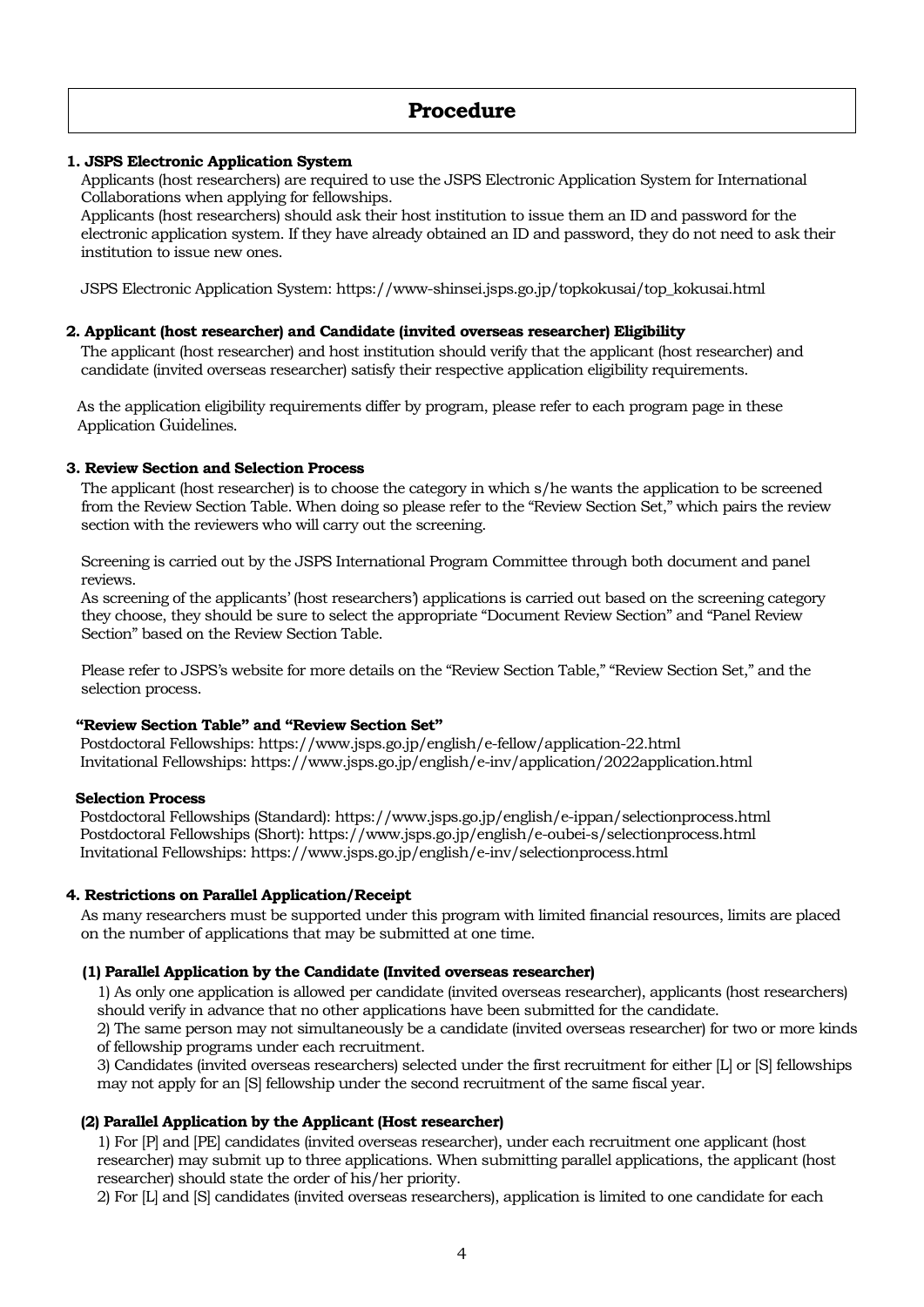recruitment.

### **5. Preparing an Application**

Applications must be submitted to JSPS by an applicant (host researcher) in Japan via the host institution (applicant's (host researcher's) institution).

Applicants (host researchers) and candidates (invited overseas researchers) are to prepare their applications using the prescribed form (which may differ by program). When preparing the form, make entries with regard to Human Right Protection and Legal Compliance (\*). When preparing your application, in addition to these JSPS Application Guidelines also be sure to refer to the "Instructions for the application forms" provided for each program on the JSPS website. Altered application forms or forms with entries made outside the instruction parameters will not be accepted.

Postdoctoral Fellowships: https://www.jsps.go.jp/english/e-fellow/application-22.html Invitational Fellowships: https://www.jsps.go.jp/english/e-inv/application/2022application.html

(\*) Issues Relevant to Human Right Protection and Legal Compliance

When the proposed research involves issues such as a requirement to obtain the research subject's consent or the cooperation of a third party, or consideration in the handling of personal information, or actions related bioethics and/or biosafety (including guidelines and policies used by the counterpart country in conducting international joint research and by the countries/regions in which the research will be implemented), describe the measures and actions planned for handling such issues.

This applies to research activities that require approval by an internal or external information committee or ethics jury, such as for research involving questionnaire surveys, interviews and/or behavior surveys (including personal histories and images), surveys of domestic or overseas cultural properties, research involving personal information, the handling of donated specimens, invasive properties, human genome analysis, recombinant DNA, and experimentation with animals. In such cases, describe concretely the status of your processing and procedures.

## **(1) Applicant (Host researcher)**

Please send (submit) your application form using (via) the JSPS Electronic Application System by the deadline prescribed by the host institution (some institutions may set their own deadline more than one month before the application deadline set by JSPS).

## **(2) Candidate (invited overseas researcher)**

Candidates are to prepare their applications together with the applicant (host researcher).

## **(3) Person in charge at the host institution**

The institution's applications are to be sent (submitted) to the president of JSPS by the application deadline set for each program. Before sending them, the applications should be approved by the head of the host institution along with the below-stated requirements\* with which the host institution is to comply. When submitting the applications, first check the "List of Candidates" on the JSPS Electronic Application System to verify that their registered information is correct. Sending (submitting) the institution's applications to JSPS is considered to mean that the head of the host institution has accepted the candidates (invited overseas researchers) to the host institution.

If an application is sent (submitted) after the prescribed application deadline, it will not be accepted. Therefore, please send (submit) applications with plenty of time in advance.

- \* Requirements for the head of the host institution when the institution's applications are approved by JSPS
- Verify to JSPS that the host institution has accepted the candidates (invited overseas researchers).
- Notify the applicants (host researchers) and the candidates (invited overseas researchers) of JSPS's and the host institution's rules against improper conduct in research activities and in the use of funding, including penalties for violations, and commit them to strictly observing these rules.
- Acquire an understanding of and agreement to the stipulations in the Application Guidelines with regard to the handling of personal information.

Applications with critical flaws will not be accepted. When flaws are found in the content of an application, JSPS will not as a rule contact the host institution for clarification. Please note, therefore, that the application will be screened with the flaws remaining.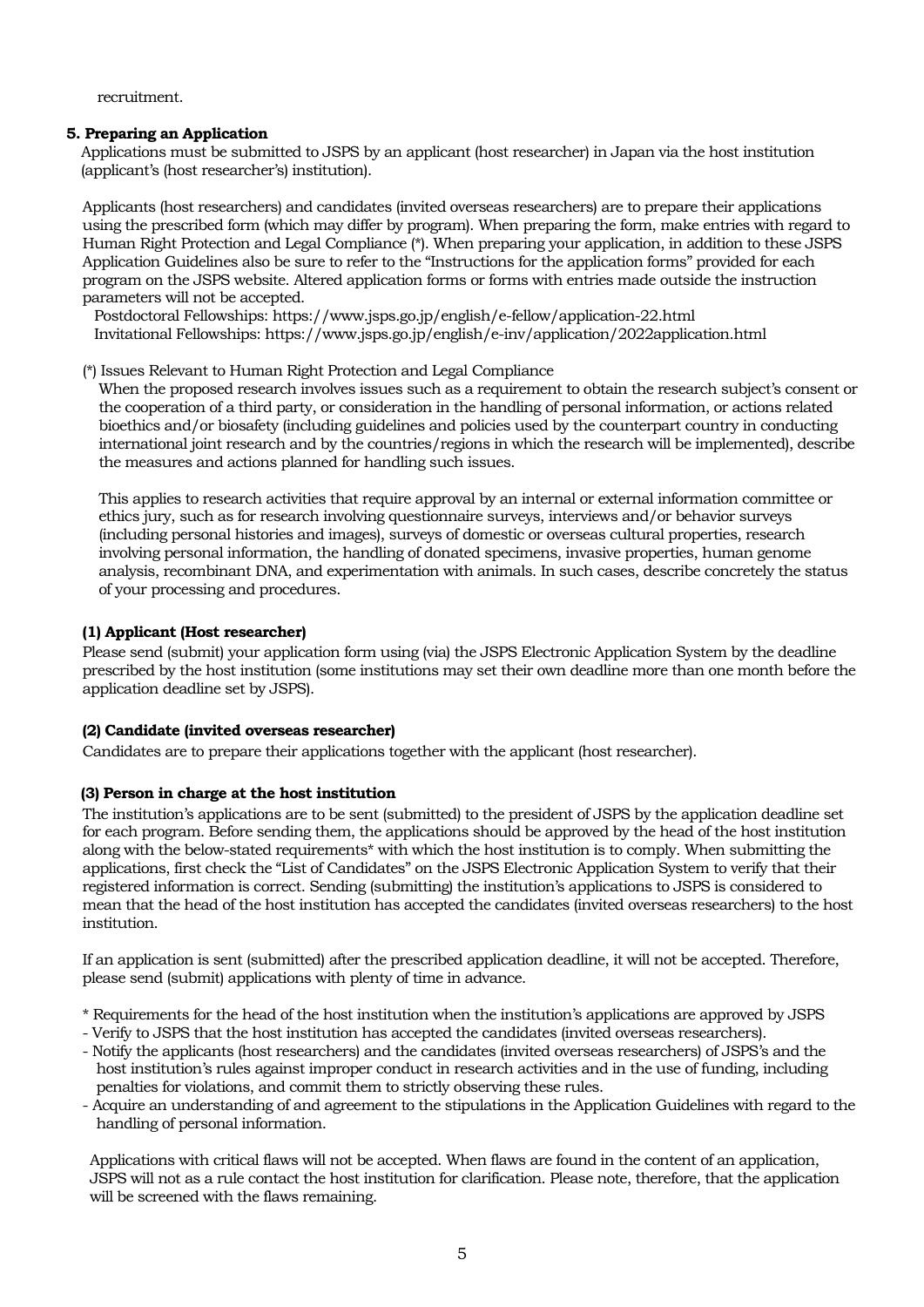As the information (e.g. candidate's name and data of birth) entered in the electronic application system will be printed on the certificate issued when the candidate is selected, be sure that the information is entered correctly. If there should be a difference in the spelling of the candidate's name or other information, JSPS will neither seek to confirm the proper spelling nor check with the host institution. Host institutions should submit applications after checking that all of the information contained in them is accurate.

#### 6. **Notification of selection results**

The president of JSPS will notify in writing the head of the receiving research institutions of the selection results, and will issue an award letter and related documents to the successful applicants (host researchers) and candidates (invited overseas researchers). The selection results will be disclosed on the JSPS Electronic Application System. The names of the successful applicants and candidates and their research themes (etc.) will be posted on JSPS's website.

Unsuccessful candidates (invited overseas researchers) are not directly notified of their selection results. Applicants (host researchers) should notify them of the results. Individual requests for selection results are not accepted.

Successful candidates (invited overseas researchers) must start their fellowship during the period specified in their Award Letter. If not, the fellowship will be revoked.

#### **7. Release of results**

Applicants (host researchers) of [P], [L] and [S] fellowships can see their approximate ranking among all the unsuccessful applications on the JSPS Electronic Application System.

Rankings: Non-selected A (upper tier) Non-selected B (middle tier) Non-selected C (lower tier)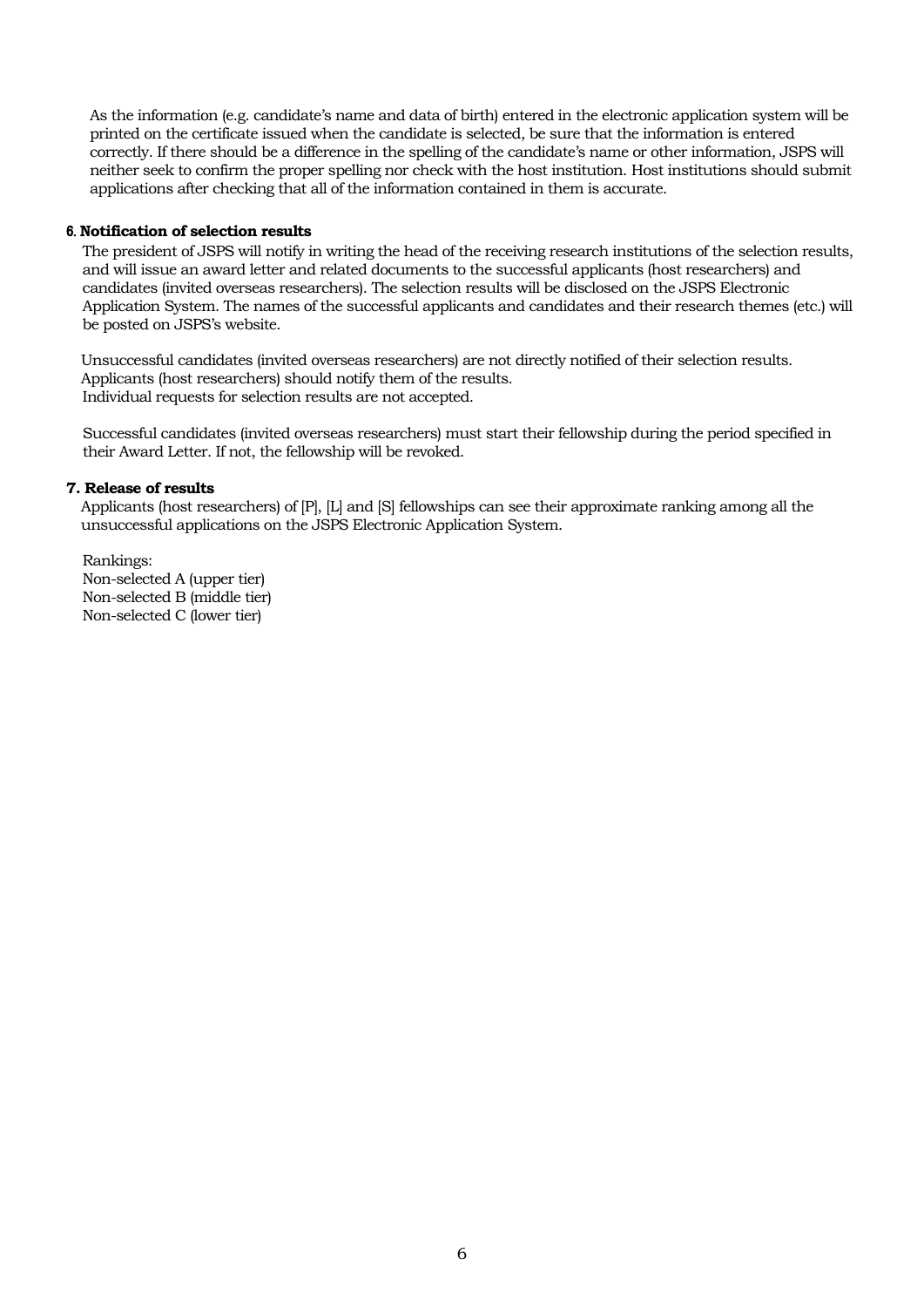## **OBLIGATION OF APPLICANTS AND CANDIDATES (INCLUDING MEASURES AGAINST MISCONDUCT AND MISUSE OF FUNDS)**

The applicants (host researchers), candidates (invited overseas researchers) and host institutions should bear the following ten points in mind when applying for the program, and should observe them if selected for a fellowship. After selection, they will be expected to observe the regulations and procedures stipulated in the "Program Guidelines" for the JSPS International Fellowships Program. If either the fellow or host researcher should fail to do so, the fellowship may be withdrawn, allowances (including airfares) stopped, and already-paid allowances (including research grants) reclaimed.

- (1) So as to allow the smooth progress of the candidate's research in Japan, before submitting an application, the applicant (host researcher) is to fully inform the candidate of the conditions in the host laboratory, including his/her status under the fellowship, and ascertain the candidate's agreement to accept those conditions.
- (2) The applicant (host researcher) will, in cooperation with the administration office of the host institution, provide a suitable arrangement for the candidate to pursue his/her joint research and other research activities. The applicant (host researcher) will also assist the candidate, when needed, with immigration processing (including applying for a "certificate of eligibility"), securing domicile and other matters related to his/her stay in Japan.
- (3) During the fellowship tenure, the applicant (host researcher) is not to commit acts equivalent to human rights violations (e.g. discrimination, gender discrimination, sexual harassment, academic harassment, power harassment, abuse of authority, neglect) and should be particularly careful not to say or do anything that could be interpreted as committing such acts. If a researcher should commit such an unethical act and be punished via measures imposed by the host institution, s/he will be restricted from applying for a JSPS International Fellowship for a period of five years starting from the day that the punishment is administered.
- (4) During the fellowship tenure, candidates shall not, either in or outside the host institution, infringe in any way on the human rights of others, including racial or gender discrimination or other forms of abuse.
- (5) As a rule, candidates are to stay in Japan continuously during the tenure of their fellowships and concentrate on their research at the host institution. Candidates may not engage in other work, neither paid nor unpaid, during their tenures. [P] and [PE] candidates may, however, suspend their fellowships for the purpose of childbearing or infant nursing. They may not receive any remuneration for their research activities carried out under this fellowship program.
- (6) Applicants (host researchers) and candidates shall follow the rules established by the host institution and JSPS that prohibit acts of research misconduct (e.g., fabricating or falsifying research results) and the misuse of research funds.
- (7) The candidate and applicant (host researcher) must submit a research report using separately prescribed formats before the deadline set by JSPS.
- (8) When presenting or publishing the content or results of research conducted under the fellowship, the JSPS fellowship should be acknowledged.
- (9) The host institution shall inform both the applicant (host researcher) and the candidate of the rules that it and JSPS have established to prevent research misconduct (e.g., fabricating or falsifying research results) and misuse of research funds (e.g. personal use of funds, use of funds for other purposes) and of the penalties for violations. It shall take action to see that these rules are obeyed.
- (10) The host institution is to take first responsibility for the candidate's actions, so it must be proactive in preventing any human rights violations, research misconduct or misuse of research funds on the part of the candidate during his/her tenure. If any such problems should occur, the host institution is to endeavor to resolve them.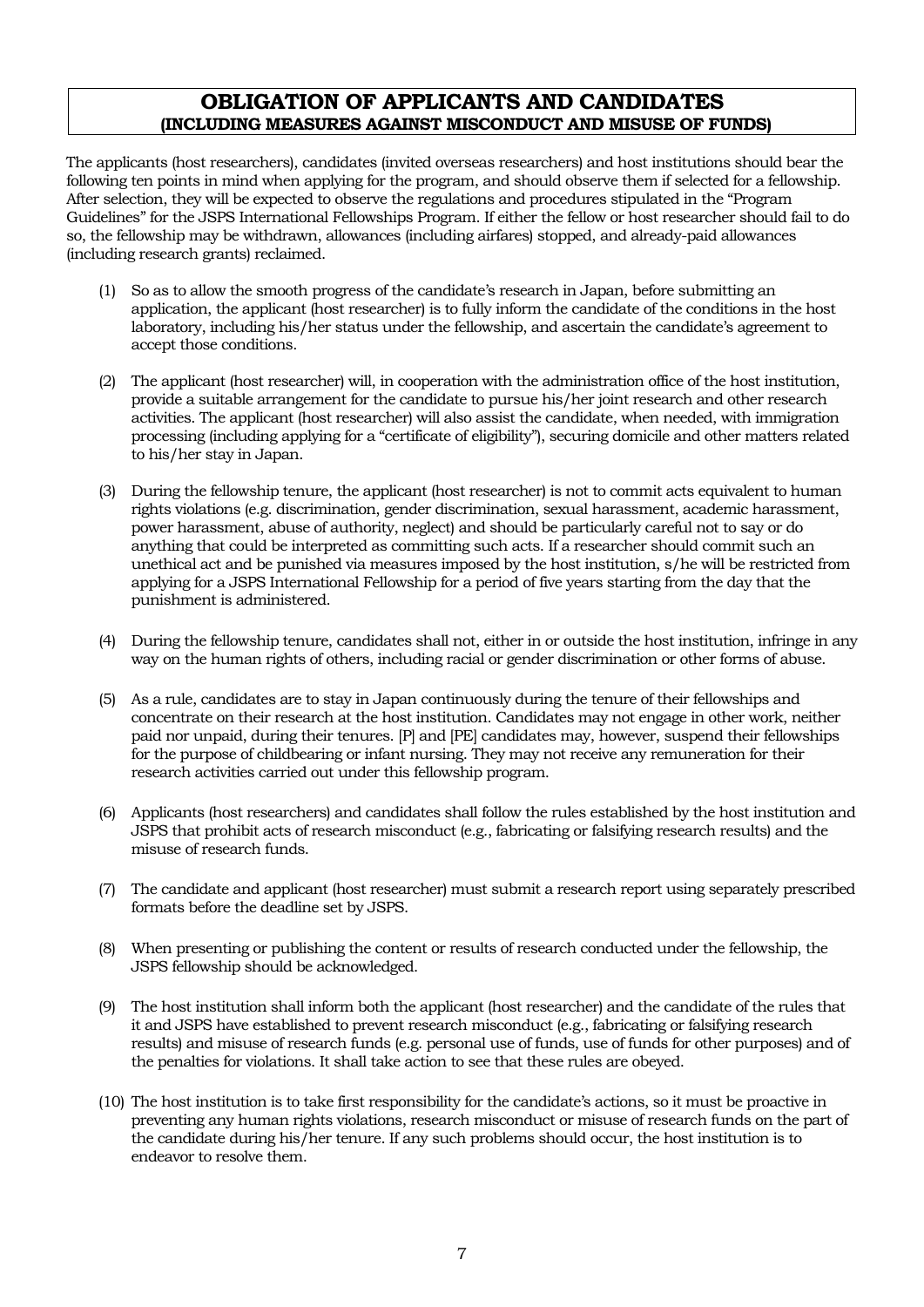# **Postdoctoral Fellowship (Standard) [P]**

## **1. PURPOSE**

To provide opportunities for excellent postdoctoral researchers from other countries to conduct cooperative research under the guidance of their hosts with leading research groups in universities and other Japanese institutions.

## **2. DURATION OF FELLOWSHIPS**

12 to 24 months

This fellowship is provided in full month units.

## **3. APPLICATION DEADLINES and APPROXIMATE NUMBER OF FELLOWSHIPS AWARDED**

Deadlines for host institutions to submit applications to JSPS are as follows. Each host institution may have its own application deadlines, which can be more than one month before those set by JSPS. Applicants (host researchers) should check the deadlines with the staff of the host institution in advance.

| Recruitment | Application deadline<br>(from host institution to<br>JSPS) | Period for publishing<br>selection results | Periods for arrival in<br>Japan         | Approximate<br>number of<br>fellowships<br>awarded |
|-------------|------------------------------------------------------------|--------------------------------------------|-----------------------------------------|----------------------------------------------------|
| 1st         | September 3, 2021<br>(by $5$ p.m. $(JST)$ )                | Late December 2021                         | April 1, 2022-<br>September 30, 2022    | 115                                                |
| 2nd         | May 6, 2022<br>(by 5 p.m. (JST))                           | Early August 2022                          | September 1, 2022-<br>November 30, 2022 | 115                                                |

\*JSPS Electronic Application System will be available for use approximately two months before the application deadlines set by JSPS.

\*The approximate number of fellowships to be awarded is subject to change for budgetary reasons.

## **4. APPLICANT (Host Researcher) ELIGIBILITY**

Persons are eligible to apply who satisfy the following two conditions at the time of application, at the time of selection, and during the fellowship period.

- (1) Be affiliated with a research institution specified in Article 2(\*) of the Procedure for the Handling of Grants-in-Aid for Scientific Research (KAKENHI), issued by the Ministry of Education, Culture, Sports, Science and Technology (MEXT) (\*), be eligible to apply for a KAKENHI grant, and wish to host an overseas researcher.
- (2) Be a full-time researcher. However, researchers who are not employed full time may be eligible if the host institution judges them able to execute their responsibility to carrying out the program uninterruptedly throughout the fellow's tenure including providing him/her a suitable research environment (e.g., laboratory, space, facilities and personnel) in the same way that a full-time researcher would be able to do.

(\*) Eligible host institutions specified under the above MEXT Procedure are as follows:

- 1) Universities and inter-university research institutes
- 2) MEXT-affiliated institutions engaged in research
- 3) Colleges of technology
- 4) Institutions designated by the Minister of MEXT

A fellow's host researcher may not be changed during the fellowship period. Therefore, if it is known at the time of application that an applicant (host researcher) will retire due to reaching retirement age or other reason during a candidate's (invited overseas researcher's) fellowship tenure, an application should not be submitted for that candidate.

Each applicant (host researcher) may submit up to three applications. However, if an applicant submits more than one application, s/he should assign them a priority order.

## **5. CANDIDATE (Invited Overseas Researcher) ELIGIBILITY**

Persons are eligible to apply who satisfy the following two conditions as of 1 April 2022 and during the fellowship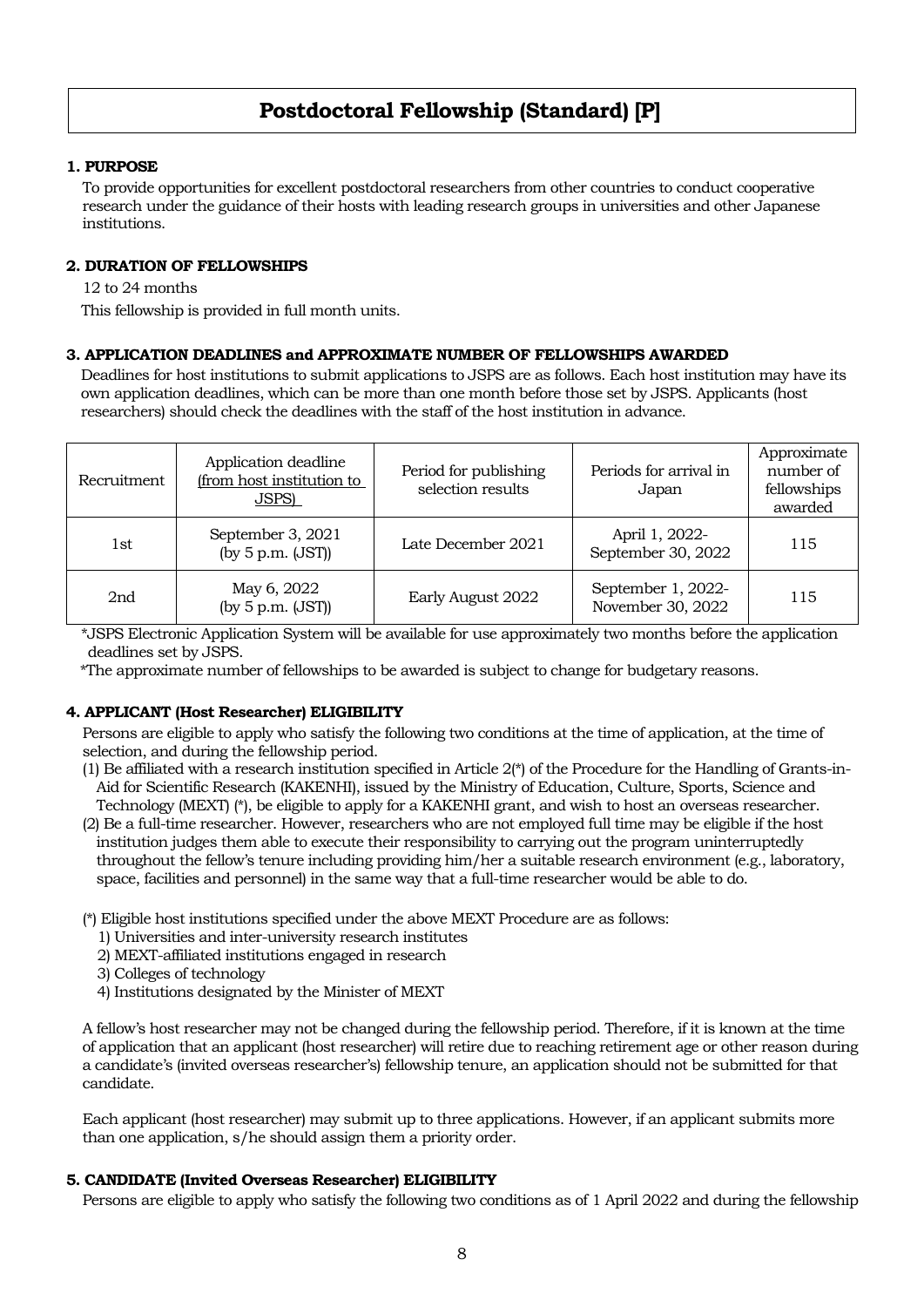period.

- (1) Be a citizen of a country that has diplomatic relations with Japan. (JSPS treats Taiwanese and Palestinian researchers in this manner.)
- (2) Have obtained a doctoral degree within six years of the date the fellowship goes into effect (on or after 2 April 2016).
- Note 1: Those who have previously been awarded a fellowship under the JSPS Postdoctoral Fellowship for Research in Japan ([Standard (P)] and [Pathway to University positions in Japan (PU)]) are not eligible.
- Note 2: Persons who are a Japanese citizen and foreigners living in Japan with permanent residence status are not eligible.
- Note 3: A person who has been selected as a fellow must submit a diploma or doctoral degree certificate to arrive at JSPS by the day before the fellowship starting date. (Not required when submitting the application).
- Note 4: If the diploma or certificate certifying that the candidate (invited overseas researcher) has received a doctoral degree is not received by JSPS by the deadline, the fellowship will be cancelled or withdrawn. Details are set out in the Program Guidelines sent with the Award Letter.
- Note 5: If it becomes know after being selected that a candidate (invited overseas researcher) does not possess application eligibility, his/her selection may be cancelled or eligibility terminated during the fellowship period. In such cases, the candidate (invited overseas researcher) may be required to reimburse JSPS his/her already-paid allowances.

## **6. TERMS OF AWARD**

The amounts of the Award are as follows. They are subject to change for budgetary reasons.

- (1) Airfare: A roundtrip air ticket (based on JSPS's regulations)
- (2) Maintenance Allowance: ¥362,000 per month
- (3) Miscellaneous: A settling-in allowance of ¥200,000, overseas travel insurance, etc.

Note: For candidates (invited overseas researchers) staying in Japan before the fellowship starting date (and who have a mailing address), the "airfare" for the flight to Japan and the "settling-in allowance" will not be paid.

A Grant-in-Aid for Scientific Research (Grant-in-Aid for JSPS Research Fellows) is available to cover cooperative research-related expenses. Application for this grant is made by the applicant (host researcher) through his/her institution. For details, please see the application guidelines for the Grant-in-Aid for JSPS Research Fellows.

## **7. APPLICATION PROCEDURE FOR THIS PROGRAM**

Applications must be submitted via JSPS Electronic Application System. The following procedure is to be carried out when applying for a fellowship. The application forms have the below-described characteristics.

| Name of form                | Person who<br>prepares the<br>form | Number<br>of sheets | Contents                                                                                                                                                    | Preparation method                                                                    |
|-----------------------------|------------------------------------|---------------------|-------------------------------------------------------------------------------------------------------------------------------------------------------------|---------------------------------------------------------------------------------------|
| Form1                       | Applicant                          | 4                   | Name, Affiliated organization,<br>Research theme, Fellowship<br>tenure, Purpose and significance of<br>collaboration, Framework for<br>hosting the invitee. | Entered in electronic<br>application system                                           |
| FORM <sub>2</sub>           | Candidate                          | 7                   | Curriculum vitae, Research<br>achievements and results,<br>Research plan, Academic goals<br>after the fellowship ends, career<br>plans                      | Form (Word format)<br>downloaded, and<br>uploaded to electronic<br>application system |
| Letter of<br>Recommendation | Recommender of<br>the candidate    |                     | Recommendation                                                                                                                                              | Uploaded to electronic<br>application system                                          |

JSPS Electronic Application System: https://www-shinsei.jsps.go.jp/topkokusai/top\_kokusai.html Form download: https://www.jsps.go.jp/j-ippan/boshu.html

Please prepare your applications using as reference the application form instructions and FAQ. Instructions: https://www.jsps.go.jp/english/e-fellow/application-22.html FAQ: https://www.jsps.go.jp/english/e-fellow/faq.html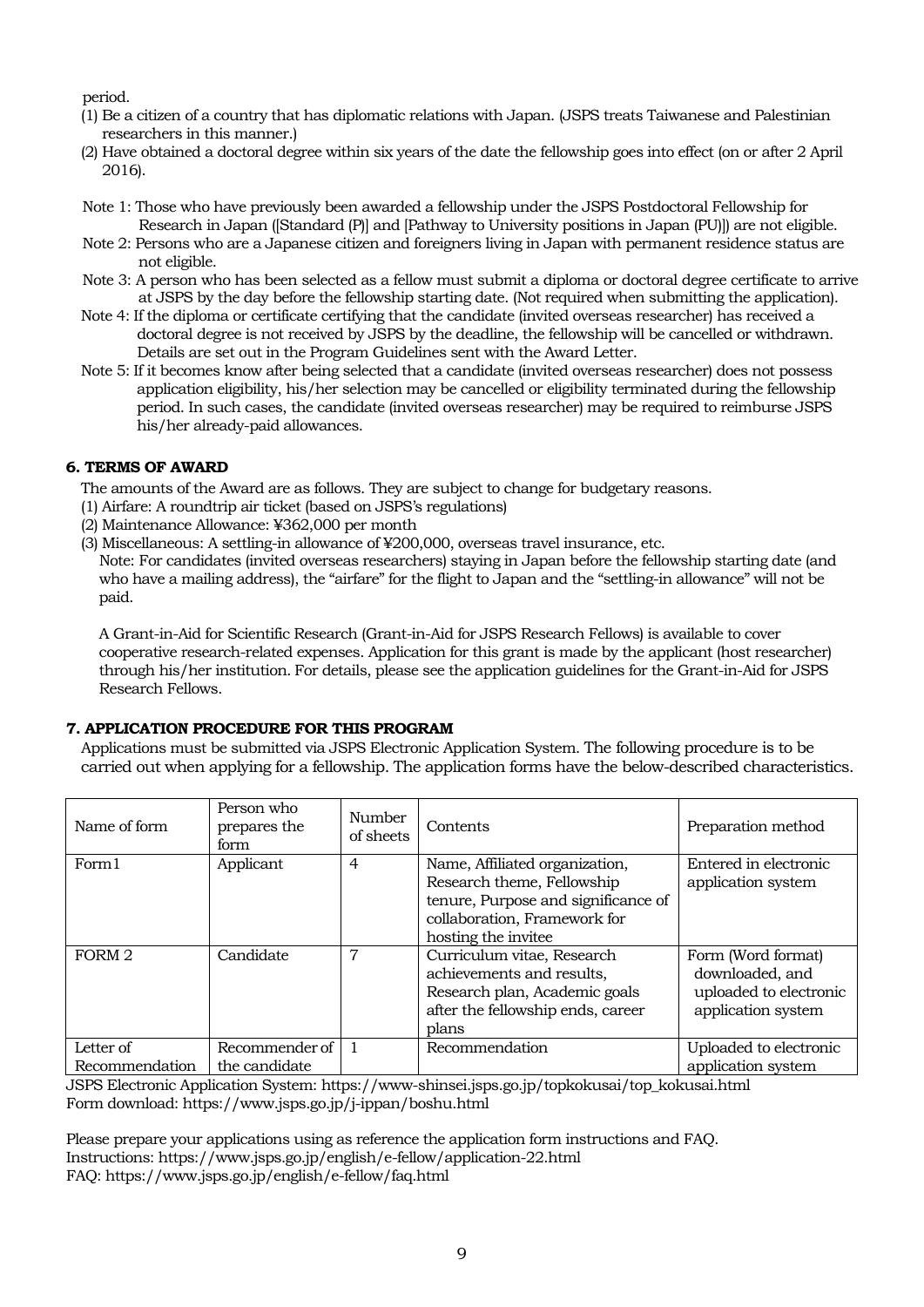Note 1: Except for places indicated otherwise, the forms may be filled out in either English or Japanese. Note 2: FORM 2 and the Letter of Recommendation should be uploaded in either Word or PDF format.

## **(1) Procedure for the applicant (host researcher)**

1) Obtain the following form and letter from the candidate (invited overseas researcher).

- a **FY 2022** JSPS International Fellowships for Research in Japan: APPLICATION FORM FOR JSPS POSTDOCTORAL FELLOWSHIPS FOR RESEARCH IN JAPAN(STANDARD) (FORM 2)
- b Letter of Recommendation written and signed by the candidate's doctoral supervisor or other such person. (One-page letter. The writer of the letter must be a person other than the applicant (host researcher). The signature should be handwritten by the writer him or herself. However, an electronic signature or the original PDF file of the handwritten signature is also acceptable.)
- 2) Log in to the JSPS Electronic Application System and complete the application procedure on the system (enter Form 1 on the electronic application screen and upload the above **a** and **b** documents. Send (submit) them to the host institution by the application deadline it specifies.

## **(2) Procedure for the host institution**

- 1) On the electronic application system, verify the content of the application submitted (transmitted) by the applicant (host researcher).
- 2) The applications must be approved by the head of the host institution along the requirements with which the host institution is to comply (as stated at "Procedure" 5(3)). Additionally, the "List of Candidates" must be verified. Then, please submit (send) the applications to JSPS by its application deadline.

## **8. SELECTION PROCESS**

The selection is carried out through a document review in the first stage and a panel review in the second by the JSPS International Program Committee. Document reviews are conducted by six examiners for each application. Based on contents of the applications, experts in their subject fields are assigned to conduct the reviews. For more details, please see the following website.

Selection Process: https://www.jsps.go.jp/english/e-ippan/selectionprocess.html

## **SCREENING CRITERIA**

- 1) That the collaboration will contribute to advancing science in Japan and counterpart country.
- 2) That the collaboration can be expected to advance both the candidate's and the applicant's research work.
- 3) That the applicant and candidate have established contact in advance and created a concrete research plan.
- 4) That the applicant's institution has establish a suitable place for the candidate to work and stay.
- 5) That, as much as possible, unbalance is avoided in the selectees' nationalities, host institutions, and areas of specialization. Care should be taken to allow people from a wide diversity of countries to come to Japan.
- 6) That not only the score of the document review but also the examiners' reasons and comments are given adequate consideration.
- 7) That two selection judgements are made: (1) Selected and (2) Not-selected.

## **9**.**NOTICE**

As the allowances that JSPS pays fellows are to cover their living costs as needed to support their research activities in Japan during their tenures, fellows are, in principle, obligated to reside in Japan continuously during the period of their fellowships. With regard to temporary absences from Japan, including how to calculate the aggregate number of days away from Japan, please refer to the Application Guidelines sent to you at the time of your selection. If it is judged that a temporary absence is taken without JSPS's permission, the fellow's allowances may be terminated.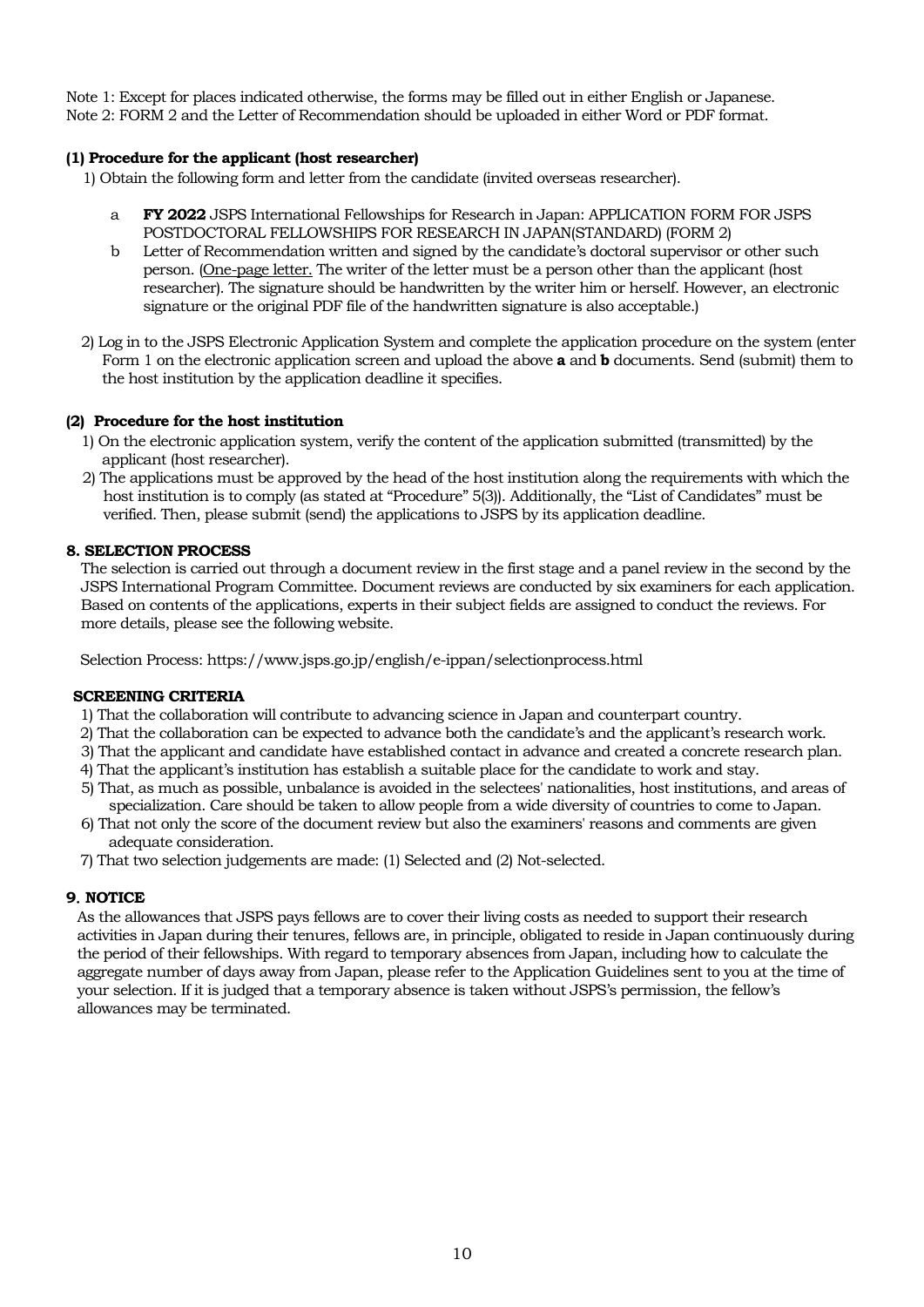# **Postdoctoral Fellowship (Short-term) [PE]**

## **1. PURPOSE**

To provide opportunities for pre-/post-doctoral researchers from the US, Canada and Europe (\*) to conduct under the guidance of their hosts cooperative research with leading research groups in universities and other Japanese institutions.

(\*) Eligible countries are the US, Canada, European Union countries (as of 1 April 2020), the UK, Switzerland, Norway and Russia.

## **2. DURATION OF FELLOWSHIPS**

1 to 12 months

This fellowship is provided in full month units.

## **3. APPLICATION DEADLINES and APPROXIMATE NUMBER OF FELLOWSHIPS AWARDED**

Deadlines for host institutions to submit applications to JSPS are as follows. Each host institution may have its own application deadlines, which may be more than one month before those set by JSPS. Applicants (host researchers) should check the deadlines with the staff of the host institution in advance.

| Recruitment     | Application deadline<br>(from host institution to<br><b>JSPS)</b> | Period for publishing<br>selection results | Periods for arrival in<br>Japan    | Approximate<br>number of<br>fellowships<br>awarded |
|-----------------|-------------------------------------------------------------------|--------------------------------------------|------------------------------------|----------------------------------------------------|
| 1 <sup>st</sup> | October 1, 2021<br>(by 5 p.m. (JST))                              | Early January 2022                         | April 1, 2022-<br>March 31, 2023   | 20                                                 |
| 2 <sub>nd</sub> | January 14, 2022<br>(by 5 p.m. (JST))                             | Middle of May 2022                         | August 1, 2022-<br>March 31, 2023  | 20                                                 |
| 3 <sup>rd</sup> | June 3, 2022<br>(by 5 p.m. (JST))                                 | Late September 2022                        | January 1, 2023-<br>March 31, 2023 | 20                                                 |

\*JSPS Electronic Application System will be available for use approximately two months before the application deadlines set by JSPS.

\*The approximate number of fellowships to be awarded are subject to change for budgetary reasons.

## **4. APPLICANT (Host Researcher) ELIGIBILITY**

Persons are eligible to apply who satisfy the following two conditions at the time of application, selection, and during the fellowship period.

- (1) Be affiliated with a research institution specified in Article 2(\*) of the Procedure for the Handling of Grants-in-Aid for Scientific Research (KAKENHI), issued by the Ministry of Education, Culture, Sports, Science and Technology (MEXT) (\*), be eligible to apply for a KAKENHI grant, and wish to host an overseas researcher.
- (2) Be a full-time researcher. However, researchers who are not employed full time may be eligible if the host institution judges them able to execute their responsibility to carrying out the program uninterruptedly throughout the fellow's tenure including providing him/her a suitable research environment (e.g., laboratory, space, facilities and personnel) in the same way that a full-time researcher would be able to do.

\*Eligible host institutions specified under the above MEXT Procedure are as follows:

- 1) Universities and inter-university research institutes
- 2) MEXT-affiliated institutions engaged in research
- 3) Colleges of technology
- 4) Institutions designated by the Minister of MEXT

Each applicant (host researcher) may submit up to three applications. However, if an applicant submits more than one application, s/he should assign them a priority order.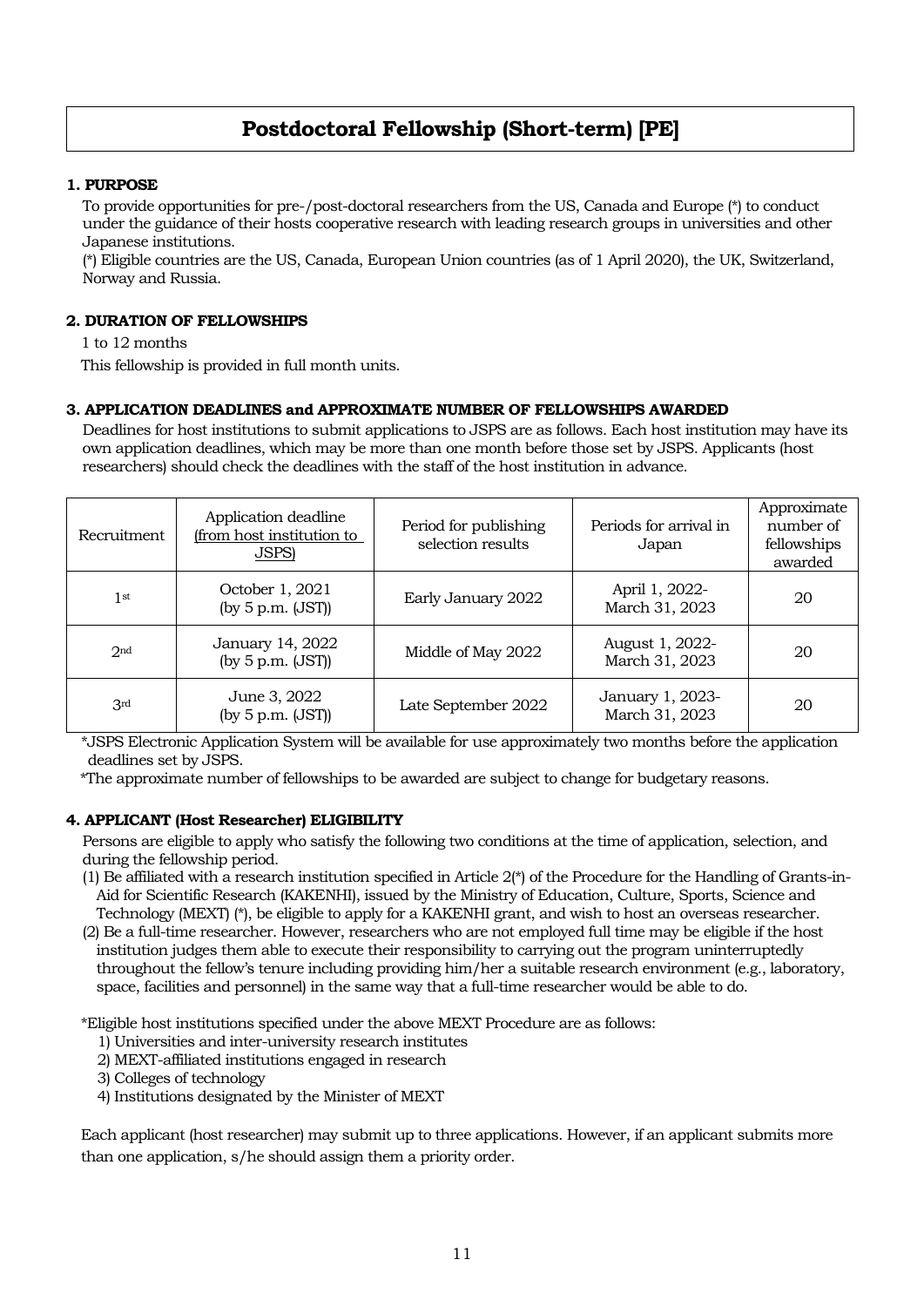## **5. CANDIDATE (Invited Overseas Researcher) ELIGIBILITY**

Persons are eligible to apply who satisfy the following two conditions as of 1 April 2022 and during the fellowship period.

- (1) Be a citizen or permanent resident of an eligible country stipulated in the note under "1. PURPOSE (\*)" above. Also eligible are persons who have been engaged in research continuously over a period of at least three years at a university or research institution in one of the eligible countries. They must be from a country that has diplomatic relations with Japan or be from Taiwan or Palestine and have conducted research continuously for three or more years before JSPS's application submission deadline and must possess an excellent research record.
- (2) Have obtained their doctoral degree at a university outside Japan within six years of the date that the fellowship goes into effect (on or after 2 April 2016), or currently be enrolled in a doctoral course at a university outside Japan and scheduled to receive a PhD within two years from the time that their research starts in Japan.
- Note 1: Persons who have previously been awarded a fellowship under the JSPS Postdoctoral Fellowship for Research in Japan ([P], [PE] or [Pathway to University positions in Japan]) are not eligible. This Shortterm Fellowship is only awarded once per researcher.
- Note 2: Persons who possess resident card with mailing addresses in Japan at the time of the application deadline set by JSPS are not eligible.
- Note 3: A Japanese citizen who is also a permanent resident of an above-stipulated eligible country is not eligible.
- Note 4: A person selected as a fellow needs to submit a diploma or doctoral degree certificate (if s/he has not yet obtained the degree, a prospect certificate must be submitted) before the fellowship starting date. (Not required when submitting the application).
- Note 5: If a document certifying the PhD acquisition status is not submitted by the deadline, the fellowship will be cancelled or withdrawn. Details are set out in the Program Guidelines sent with the Award Letter.
- Note 6: If it becomes know after being selected that a candidate (invited overseas researcher) does not possess application eligibility, his/her selection may be cancelled or eligibility terminated during the fellowship period. In such cases, the candidate (invited overseas researcher) may be required to reimburse JSPS his/her already-paid allowances.

## **6. TERMS OF AWARD**

The amounts of the Award are scheduled to be as follows. They are subject to change for budgetary reasons.

- (1) Airfare: A roundtrip air ticket (based on JSPS's regulations)
- (2) Maintenance Allowance:
	- (a) For PhD holders by the time the fellowship starts in Japan: ¥362,000 per month
	- (b) For non-PhD holders by the time the fellowship starts: ¥200,000 per month
- (3) Miscellaneous: A settling-in allowance of ¥200,000 (only applicable for Fellows with 3 or more months of tenure), overseas travel insurance, etc.
- Note 1. The monthly allowance of ¥362,000 is paid only to the fellows who submitted his/her PhD diploma or doctoral degree certificate before the starting date of their fellowship. Please note that the fellows will receive the monthly allowance of ¥200,000 in the following cases.
	- (a) They were scheduled to be awarded a doctoral degree by the start of their fellowship at the time of the issuance of award letter and did not submit the required document by the deadline.
	- (b) They submitted his/her PhD diploma or doctoral degree certificate after the starting date of their fellowship.

No modification will be made to the amount of monthly allowance when the PhD diploma or doctoral degree certificate is submitted beyond the starting date of his/her fellowship.

Note 2. For candidates (invited overseas researcher) who has been staying in Japan (and have a mailing address) before the fellowship starting date, the "airfare" for the flight to Japan and the "settling-in allowance" will not be paid.

A "research support allowance" is available to cover cooperative research-related expenses. Application is made by the applicant (host researcher) through his/her institution.

## **7. APPLICATION PROCEDURE FOR PROGRAM**

#### **Applications must be submitted via JSPS Electronic Application System**

The following procedure is to be carried out when applying for a fellowship. The application forms have the below-described characteristics.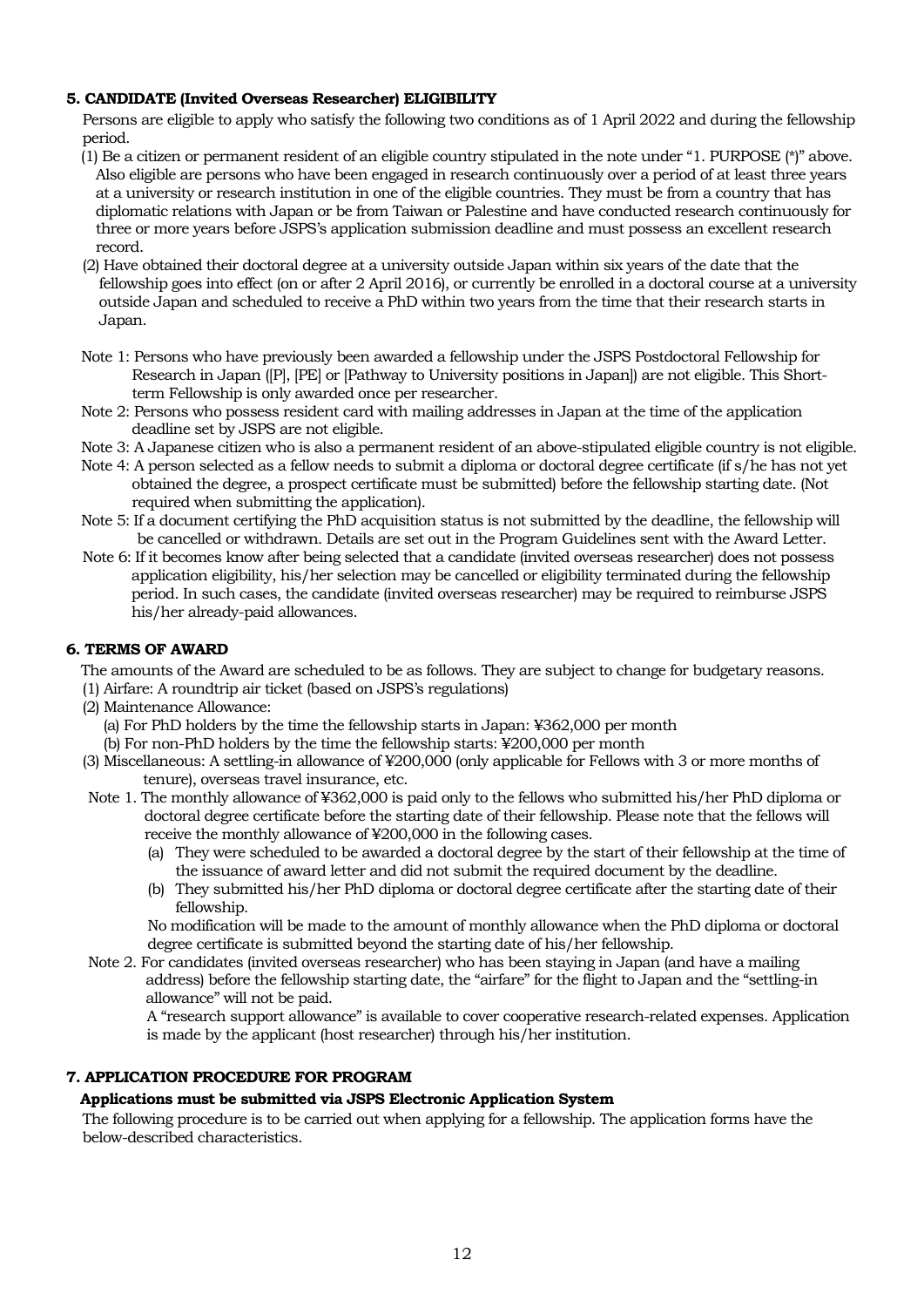| Name of form                | Person who<br>prepares the<br>form | Number<br>of sheets | Contents                                                                                                                                                   | Preparation method                                                                    |
|-----------------------------|------------------------------------|---------------------|------------------------------------------------------------------------------------------------------------------------------------------------------------|---------------------------------------------------------------------------------------|
| Form1                       | Applicant                          | $\overline{4}$      | Name, Affiliated organization,<br>Research theme, Fellowship<br>tenure, Purpose and significance<br>of collaboration, Framework for<br>hosting the invitee | Entered in electronic<br>application system                                           |
| FORM 2                      | Candidate                          | 7                   | Curriculum vitae, Research<br>achievements and results,<br>Research plan, Academic goals<br>after the fellowship ends, Career<br>plans                     | Form (Word format)<br>downloaded, and<br>uploaded to electronic<br>application system |
| Letter of<br>Recommendation | recommender of<br>the candidate    |                     | Recommendation                                                                                                                                             | Uploaded to electronic<br>application system                                          |

JSPS Electronic Application System: https://www-shinsei.jsps.go.jp/topkokusai/top\_kokusai.html Form download: https://www.jsps.go.jp/english/e-oubei-s/appliguidelines.html

Please prepare your applications using as reference the application form instructions and FAQ. Instructions for the application forms: https://www.jsps.go.jp/english/e-fellow/application-22.html FAQ: https://www.jsps.go.jp/english/e-fellow/faq.html

Note 1: Except for places indicated otherwise, the forms may be filled out in either English or Japanese. Note 2: FORM 2 and the Letter of Recommendation should be uploaded in either Word or PDF format.

## **(1) Procedure for the applicant (host researcher)**

- 1) Obtain the following form and letter from the candidate (invited overseas researcher). a. **FY 2022** JSPS International Fellowships for Research in Japan: APPLICATION FORM FOR JSPS POSTDOCTORAL FELLOWSHIPS FOR RESEARCH IN JAPAN (SHORT-TERM) (FORM 2) b. Letter of Recommendation signed by the candidate's doctoral supervisor or other such person. (One-page letter. The writer of the letter must be a person other than the applicant (host researcher). The signature should be handwritten by the writer him or herself. However, an electronic signature or the original PDF file of the handwritten signature is also acceptable.)
- 2) Log in to the JSPS Electronic Application System and complete the application procedure on the system (enter Form 1 on the electronic application screen and upload the above **a** and **b** documents. Send (submit) them to the host institution to arrive by the application deadline it specifies.

## **(2) Procedure for the host institution**

- 1) On the electronic application system, verify the contents of the applications sent (submitted) by the applicants (host researchers).
- 2) The applications must be approved by the head of the host institution along with the requirements with which the host institution is to comply (as stated at "Procedure" 5(3)). Additionally, the "List of Candidates" must be verified. Then, please submit (send) the applications to JSPS by its application deadline.

#### **8. SELECTION PROCESS**

Selection is carried out through a document review in the first stage and a panel review in the second by the JSPS International Program Committee. Document reviews are conducted by three examiners for each application. Based on contents of the applications, experts in the subject field are assigned to conduct the review. For more details, please see the following website.

Selection Process: https://www.jsps.go.jp/english/e-oubei-s/selectionprocess.html

#### **SCREENING CRITERIA**

- 1) That the implementation of the fellowship contributes to promoting exchange between Japan and countries of North America and Europe.
- 2) That the collaboration can be expected to advance both the candidate's and the applicant's research work.
- 3) That the applicant (host researcher) and candidate (invited overseas researcher) have established contact in advance and created a concrete research plan.
- 4) That the host institution has adequately prepared a system for receiving the candidate.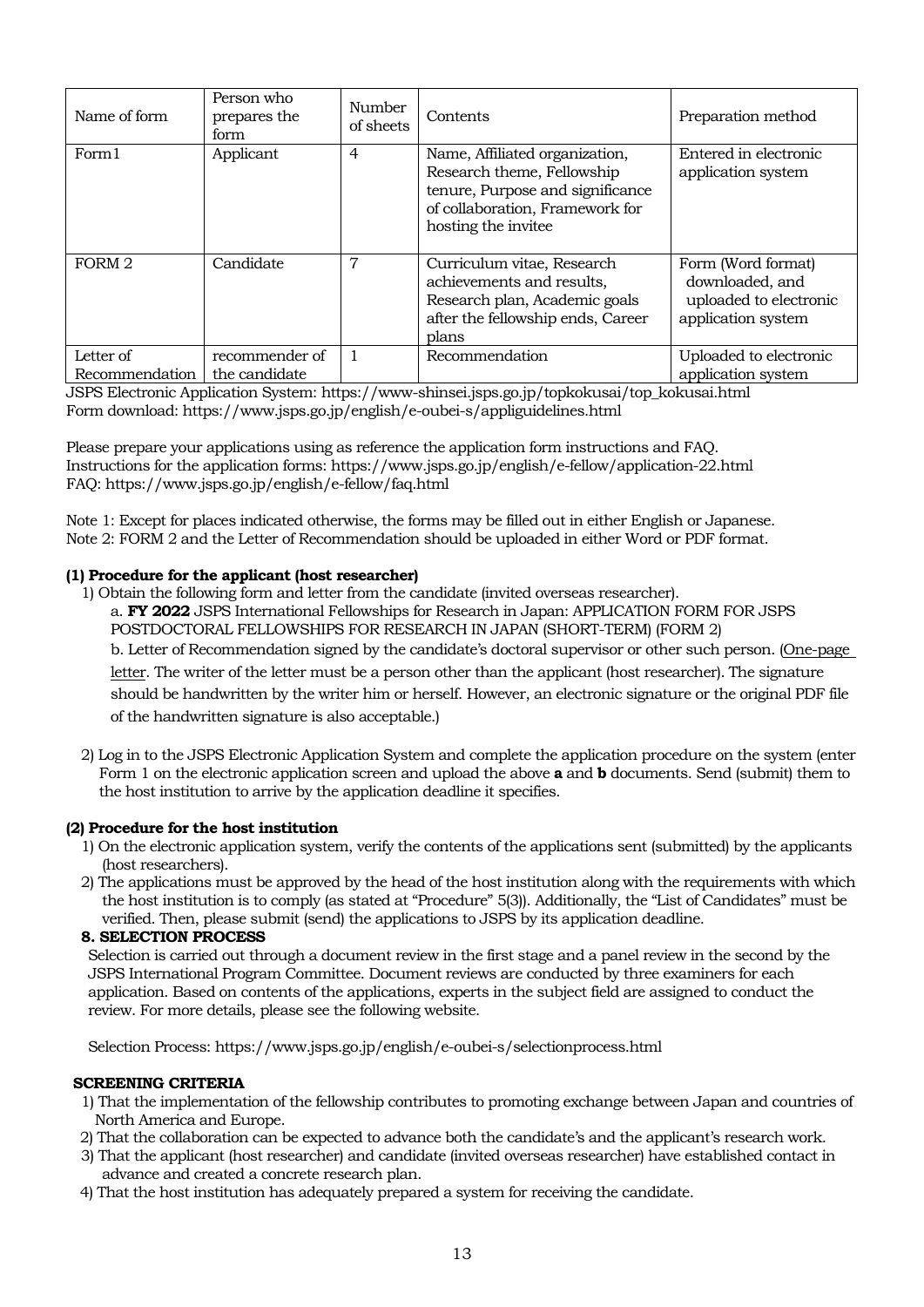- 5) That in the research plan, consideration is given to honing the research skills of pre-doctoral candidates.
- 6) That, as much as possible, unbalance is avoided in the selectees' nationalities, host institutions and areas of specialization.
- 7) That not only the score of the document review but also the examiners' reasons and comments are given adequate consideration.
- 8) That two selection judgements are made: (1) Selected and (2) Not-selected.

## **9**.**NOTICE**

As the allowances that JSPS pays fellows are to cover their living costs as needed to support their research activities in Japan during their tenures, Fellows are, in principle, obligated to reside in Japan continuously during the period of their fellowships. With regard to temporary absences from Japan, including how to calculate the aggregate number of days away from Japan, please refer to the Application Guidelines sent to you at the time of your selection. If it is judged that a temporary absence is taken without JSPS's permission, the fellow's allowances may be terminated.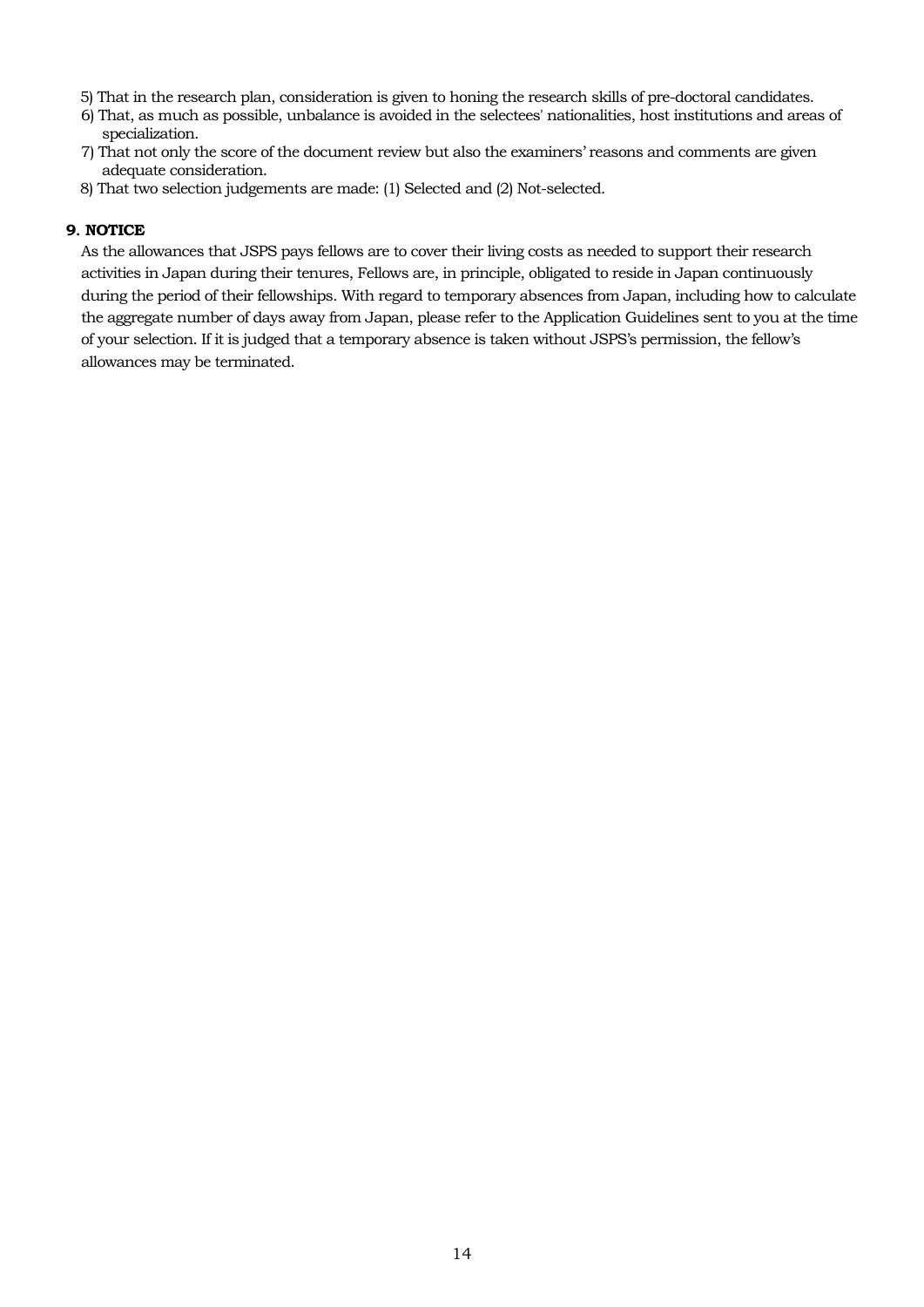# **Invitational Fellowship (Long-term) [L]**

### **1. PURPOSE**

To invite overseas researchers with excellent records of research achievements to collaborate with Japanese colleagues in carrying out research through long-term visits.

#### **2. DURATION OF FELLOWSHIPS**

2 to 10 months

This fellowship is provided in full month units. An extension of the fellowship tenure will not be authorized under any circumstances.

Note 1: The fellowship period covers the period from the day a candidate (invited overseas researcher) coming from abroad arrives at an airport in Japan, which is the day that the fellowship starts, to the day that the fellow departs from an airport in Japan, which is the day that the fellowship ends. (This does not apply to fellows who reside in Japan before or after the fellowship period.)

Note 2: As a fellow's tenure may start anytime during the period stated in the Application Guidelines, there are cases when it will end in the following fiscal year.

Note 3: The duration of the fellowship may not be divided into multiple stays.

#### **3. APPLICATION DEADLINE and APPROXIMATE NUMBER OF FELLOWSHIPS AWARDED**

The deadline for host institutions to send applications to JSPS are as follows. Each host institution may have its own application deadline, which can be more than one month before the deadline set by JSPS. Applicants (host researchers) should check the deadline with the staff of the host institution in advance.

| Application deadline<br>(from host institution to JSPS) | Period for publishing<br>selection results | Periods for arrival in<br>Japan  | Approximate<br>number of<br>fellowships<br>awarded |
|---------------------------------------------------------|--------------------------------------------|----------------------------------|----------------------------------------------------|
| September 3, 2021<br>(by $5$ p.m. $(JST)$ )             | Late December 2021                         | April 1, 2022-<br>March 31, 2023 | 60                                                 |

\*JSPS Electronic Application System will be available approximately two months before the application deadlines set by JSPS.

\*The approximate number of fellowship awarded are subject to change for budgetary reasons.

#### **4. APPLICANT (Host Researcher) ELIGIBILITY**

Persons are eligible to apply who satisfy the following two conditions at the time of application, selection, and during the fellowship period.

- $(1)$  Be affiliated with a research institution specified in Article  $2^*$  of the Procedure for the Handling of Grants-in-Aid for Scientific Research (KAKENHI), issued by the Ministry of Education, Culture, Sports, Science and Technology (MEXT), be eligible to apply for a KAKENHI grant, and wish to host an overseas researcher.
- (2) Be a full-time researcher. However, researchers who are not employed full time may be eligible if the host institution judges them able to execute their responsibility to carrying out the program uninterruptedly throughout the Fellow's tenure including providing him/her a suitable research environment (e.g., laboratory, space, facilities and personnel) in the same way that a full-time researcher would be able to do.

(\*) Eligible host institutions specified under the above MEXT Procedure are as follows:

- 1) Universities and inter-university research institutes
- 2) MEXT-affiliated institutions engaged in research

3) Colleges of technology

4) Institutions designated by the Minister of MEXT

#### **5. CANDIDATE (Invited Overseas Researcher) ELIGIBILITY**

Persons are eligible to apply who satisfy the following two conditions as of 1 April 2022 and during the fellowship period.

(1) Be a citizen or permanent resident of a country that has diplomatic relations with Japan. (Taiwan and Palestine are treated in this manner.) Persons of Japanese nationality are eligible to apply if they have resided at the time of application in a foreign country for 10 years or longer and are judged to have played an active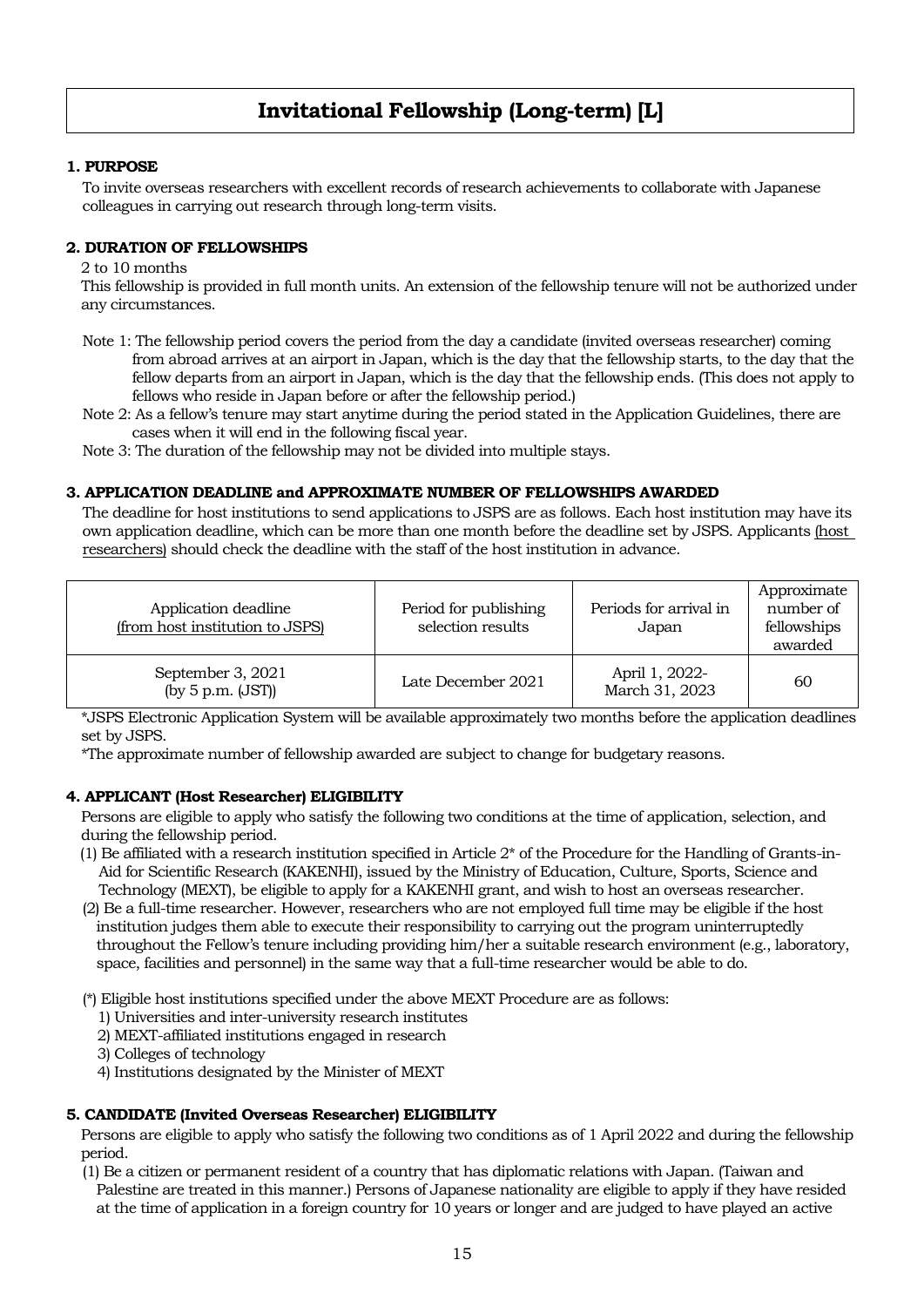role at a host research institution in that country's scientific community.

(2) Be a full-time researchers or person with full-time researcher status at a university or research institution in a foreign country and have a position equivalent to a professor, associate professor or assistant professor in Japan (including positions such as professor emeritus). Researchers of other status may apply if it has been six years or longer since they obtained their doctoral degree and the host research institution judges them to have continuously conducted research at a university or research institution.

## **6. TERMS OF AWARD**

The amounts of the Award are as follows. They are subject to change for budgetary reasons.

- (1) Airfare: A roundtrip air ticket (economy-class) (based on JSPS's regulations)
- (2) Maintenance Allowance: ¥387,600 per month
- (3) Overseas travel insurance
- (4) Research support allowance: Up to ¥150,000 (Application is made by the applicant (host researcher) through his/her institution.)
- Note: For candidates (invited overseas researchers) who were staying in Japan before the fellowship starting date, "airfare" for the flight to Japan will not be paid.

## **7. PROCEDURE FOR APPLICATION**

#### **Applications must be submitted via JSPS Electronic Application System**

The following procedure is carried out when applying for a fellowship. The application forms have the belowdescribed characteristics.

| Form<br>number | Name of<br>form                  | Person who<br>prepares the<br>form | Number<br>of sheets | Contents                                                                                                                   | Preparation method                                                                    |
|----------------|----------------------------------|------------------------------------|---------------------|----------------------------------------------------------------------------------------------------------------------------|---------------------------------------------------------------------------------------|
| $L-1$          | Entered on<br>the website        | Applicant                          |                     | Name, Affiliated organization,<br>Research theme, Fellowship<br>tenure                                                     | Entered in electronic<br>application system                                           |
| $L-2$          | Research<br>Proposal<br>Document | Applicant and<br>Candidate         | 7                   | Purpose and significance,<br>Invitation plan, Capacity to<br>conduct the research,<br>Contribution to advancing<br>science | Form (Word format)<br>downloaded, and<br>uploaded to electronic<br>application system |
| $L-3$          | Fellow's<br>curriculum<br>vitae  | Candidate                          | $\mathfrak{D}$      | Curriculum vitae, Research<br>achievements and results                                                                     | Form (Word format)<br>downloaded, and<br>uploaded to electronic<br>application system |

JSPS Electronic Application System: https://www-shinsei.jsps.go.jp/topkokusai/top\_kokusai.html Form download: https://www.jsps.go.jp/english/e-inv/application/2022application.html

Please prepare your application using as reference the application form instructions and FAQ. Instructions for the application forms: https://www.jsps.go.jp/english/e-inv/application/2022application.html FAQ: https://www.jsps.go.jp/english/e-inv/faq.html

Note 1: Except for places indicated otherwise, these forms may be filled out in either English or Japanese. Note 2: Form L-2 and Form L-3 should be uploaded in either Word or PDF format.

## **(1) Procedure of the candidate (invited overseas researcher)**

- 1) Form L-2 should be prepared together with the applicant (host researcher).
- 2) Form L-3 should be prepared in cooperation with the applicant (host researcher).

## **(2) Procedure of the applicant (host researcher)**

- 1) Form L-2 should be prepared together with the candidate (invited overseas researcher).
- 2) Form L-3 should be prepared in cooperation with the candidate (invited overseas researcher).
- 3) To complete the application, enter Form L-1 in the JSPS Electronic Application System and upload Forms L-2 and L-3 to the system.
- 4) By the deadline set by the host institution, send (submit) the application to the host institution via the electronic application system.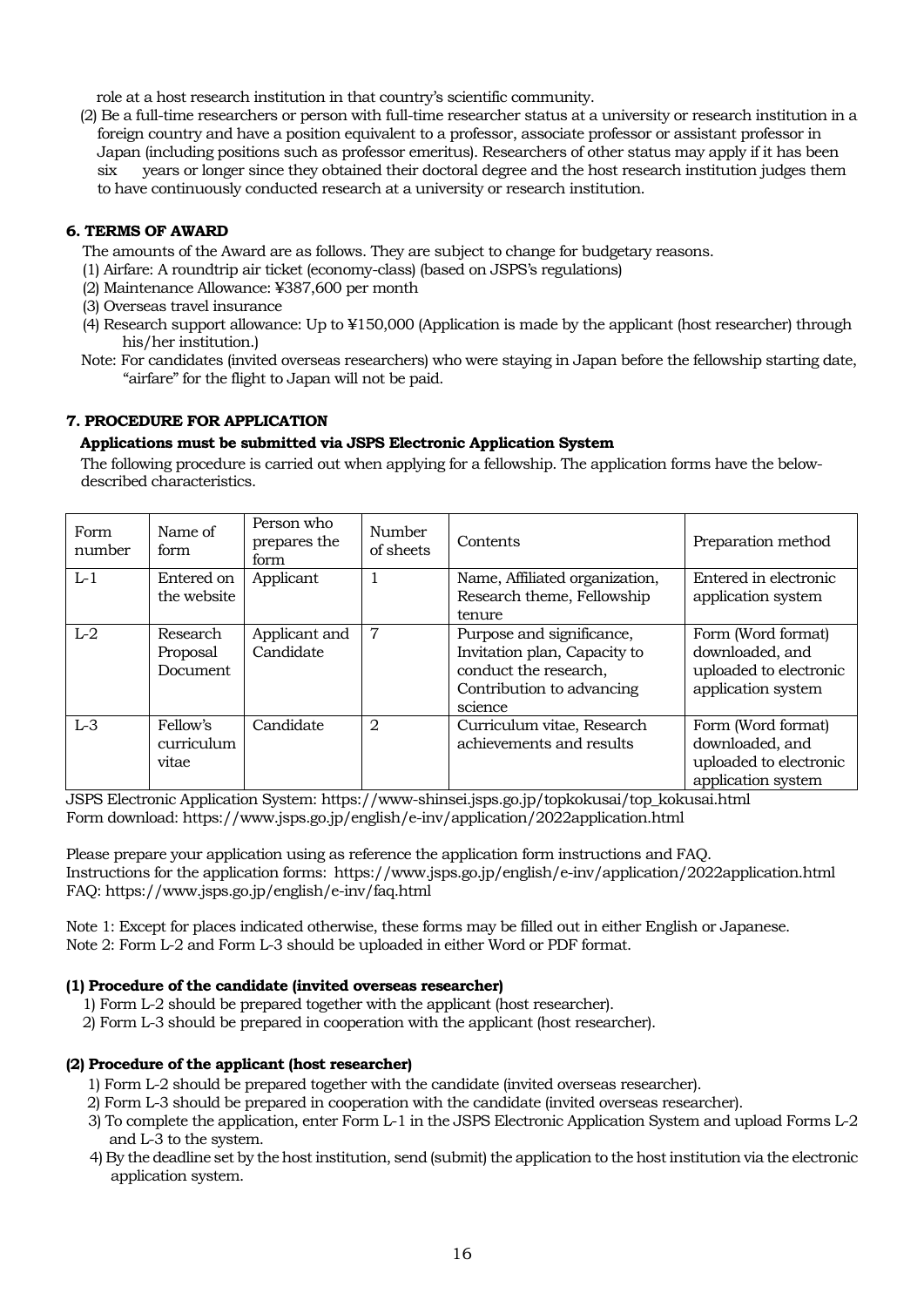### **(3) Procedure of the host institution**

- 1) On the electronic application system, verify the contents of the applications sent (submitted) by the applicants (host researchers).
- 2) The applications must be approved by the head of the host institution along with the requirements with which the host institution is to comply (as stated at "Procedure" 5(3)). Additionally, the "List of Candidates" must be verified. Then, please submit (send) the applications to JSPS by its application deadline.

## **8. SELECTION PROCESS**

Selection is carried out through a document review in the first stage and a panel review in the second by the JSPS International Program Committee. Document reviews are conducted by three examiners for each application. Based on contents of the applications, experts in the subject field are assigned to conduct the review. For more details, please see the following website.

Selection Process: https://www.jsps.go.jp/english/e-inv/selectionprocess.html

#### **SCREENING CRITERIA**

- 1) That the collaboration will contribute to advancing science in Japan and the counterpart country.
- 2) That the collaboration can be expected to advance research in the subject field. Evaluation should place emphasis on researchers invited from other countries.
- 3) That the applicant (host researcher) and candidate (invited overseas researcher) have established contact in advance and created a concrete research plan.
- 4) That the host institution has adequately prepared a system for receiving the candidate.
- 5) That the plan can be carried out within the period of the candidate's fellowship tenure.
- 6) That the plan has as its objective joint research or other collaborative activities between researcher(s) in Japan and the candidate.
- 7) That, as much as possible, unbalance is avoided in the selectees' nationalities, host institutions, and areas of specialization.
- 8) That not only the score of the document review but also the examiners' reasons and comments are given adequate consideration.
- 9) That the number of selectees with Japanese nationality be no more than about 3% of all the selectees under one application recruitment.
- 10) That two selection judgements are made: (1) Selected and (2) Not-selected.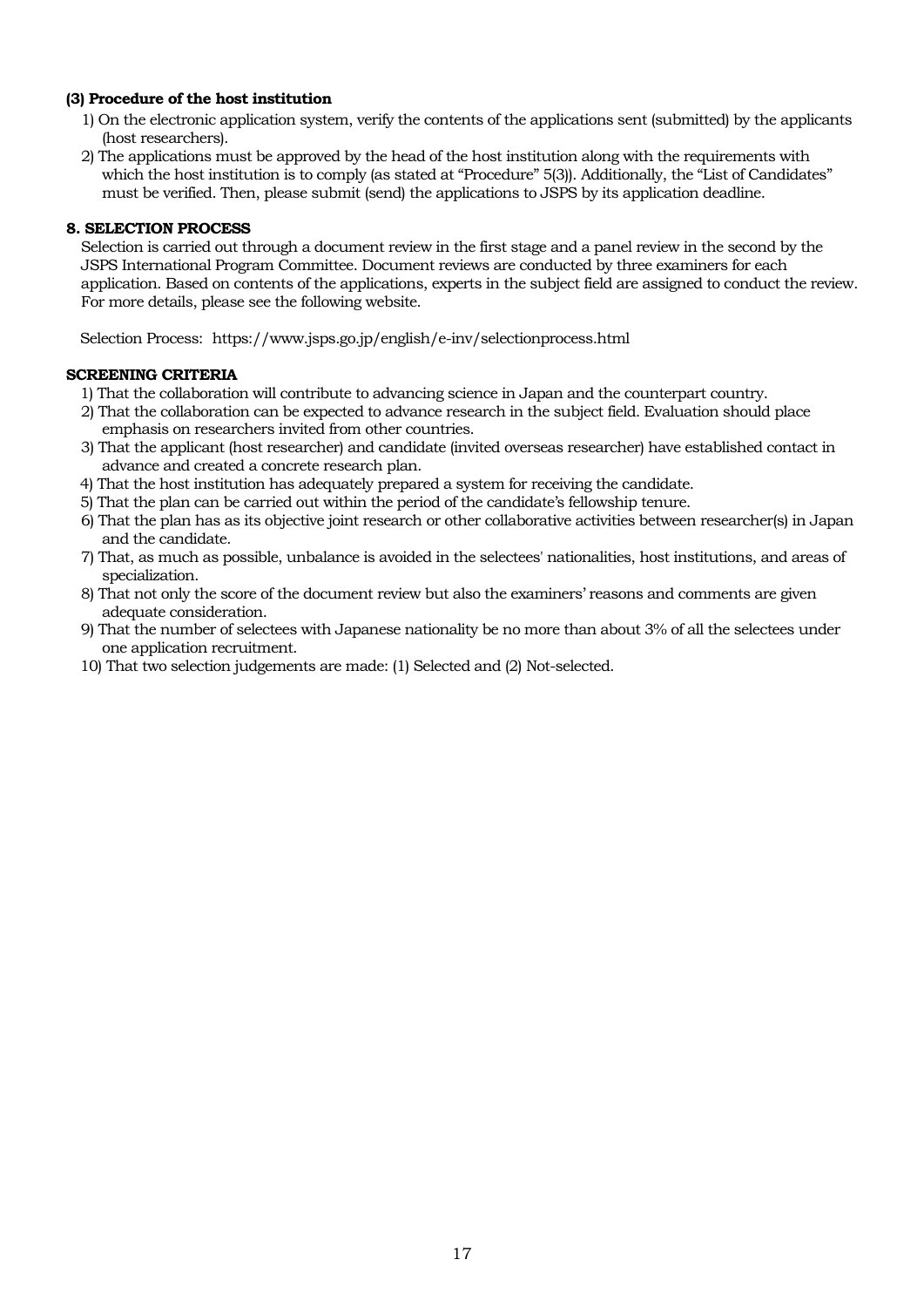## **Invitational Fellowship (Short-term) [S]**

## **1. PURPOSE**

To invite overseas researchers with excellent records of research achievements for short-term visits to Japan and provide them opportunities for discussions, opinion exchanges, lectures and other activities.

#### **2. DURATION OF FELLOWSHIPS**

14 to 60 days

An extension of the fellowship tenure will not be authorized under any circumstances.

- Note 1: The fellowship period covers the period from the day a fellow coming from abroad arrives at an airport in Japan, which is the day that the fellowship starts, to the day that the fellow departs from an airport in Japan, which is the day that the fellowship ends. (This does not apply to fellows who reside in Japan before or after the fellowship period.)
- Note 2: As a fellow's tenure may start anytime during the period stated in the application guidelines, there are cases when it will end in the following fiscal year.

Note 3: The duration of the fellowship may not be divided into multiple stays.

#### **3. APPLICATION DEADLINES and APPROXIMATE NUMBER OF FELLOWSHIPS AWARDED**

The deadlines for host institutions to apply to JSPS are as follows. Each host institution may have its own application deadline, which can be more than one month before the deadline set by JSPS. Applicants (host researcher) should check the deadlines with the staff of the host institution in advance.

| Recruitment     | Application deadline<br>(from host institution to<br>JSPS) | Period for publishing the<br>selection results | Periods for arrival in<br>Japan    | Approximate<br>number of<br>fellowships<br>awarded |
|-----------------|------------------------------------------------------------|------------------------------------------------|------------------------------------|----------------------------------------------------|
| 1 <sup>st</sup> | September 3, 2021<br>(by $5$ p.m. $(JST)$ )                | Late December 2021                             | April 1, 2022-<br>March 31, 2023   | 85                                                 |
| 2nd             | May 6, 2022<br>(by $5$ p.m. $(JST)$ )                      | Early August 2022                              | October 1, 2022-<br>March 31, 2023 | 75                                                 |

\*JSPS Electronic Application System will be available for use approximately two months before the application deadlines set by JSPS.

\*The approximate number of fellowships to be awarded are subject to change for budgetary reasons.

#### **4. APPLICANT (Host Researcher) ELIGIBILITY**

Persons are eligible to apply who satisfy the following two conditions at the time of application, selection, and during the fellowship period.

- $(1)$  Be affiliated with a research institution specified in Article  $2^*$  of the Procedure for the Handling of Grantsin-Aid for Scientific Research (KAKENHI), issued by the Ministry of Education, Culture, Sports, Science and Technology (MEXT), and be eligible to apply for a KAKENHI grant.
- (2) Be a full-time researcher. However, researchers who are not employed full time may be eligible if the host institution judges them able to execute their responsibility to carrying out the program uninterruptedly throughout the fellow's tenure including providing him/her a suitable research environment (e.g., laboratory, space, facilities and personnel) in the same way that a full-time researcher would be able to do.
- (\*) Eligible host institutions specified under the above MEXT Procedure are as follows:
	- 1) Universities and inter-university research institutes
	- 2) MEXT-affiliated institutions engaged in research
	- 3) Colleges of technology
	- 4) Institutions designated by the Minister of MEXT

#### **5. CANDIDATE (Invited Overseas Researcher) ELIGIBILITY**

Persons are eligible to apply who satisfy the following two conditions from 1 April 2022 and during the fellowship period.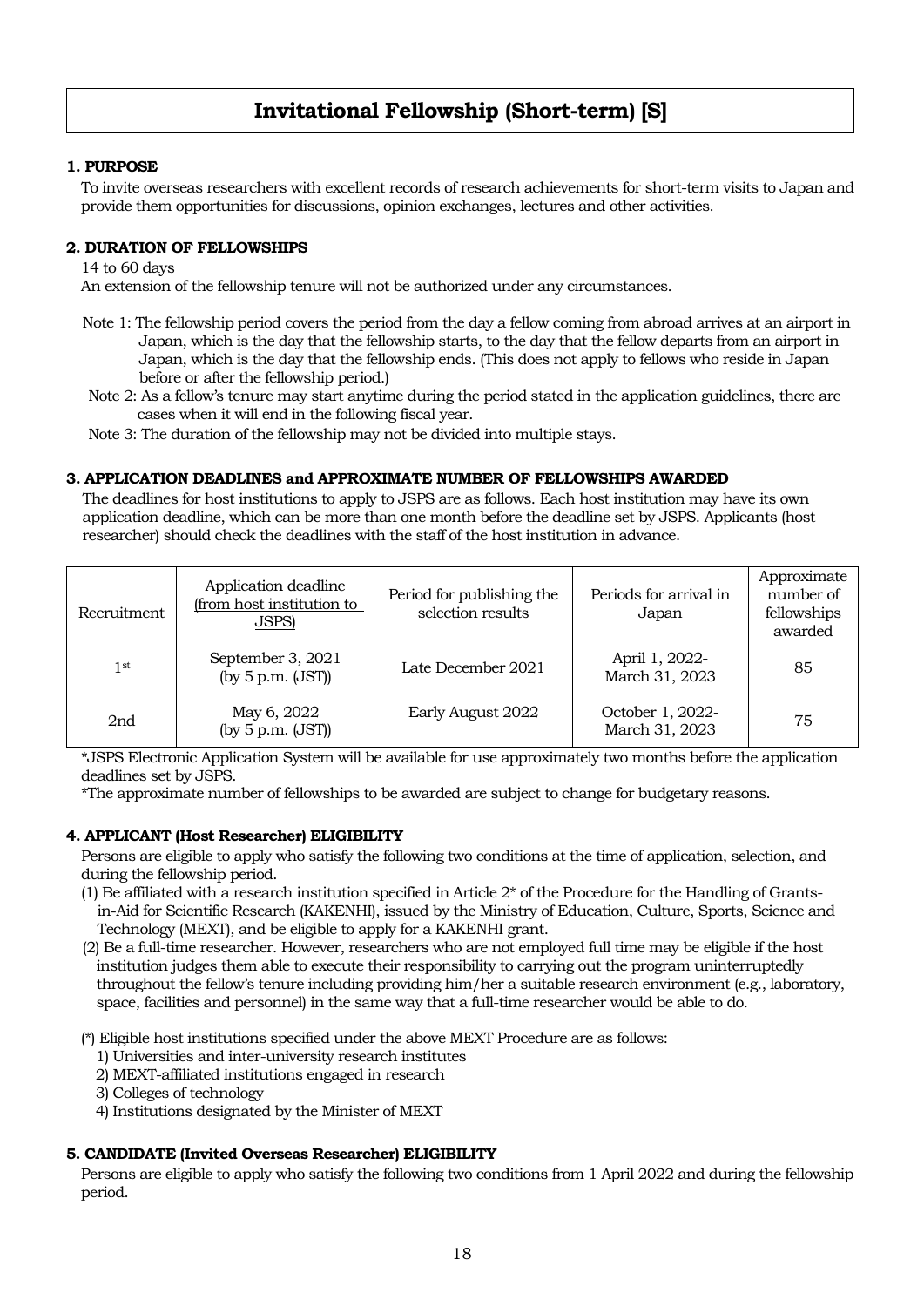- (1) Be a citizen or permanent resident of a country that has diplomatic relations with Japan. (Taiwan and Palestine are treated in this manner.) Persons of Japanese nationality are eligible to apply if they have resided at the time of application in a foreign country for 10 years or longer and are judged to have played an active role at a host research institution in that country's scientific community.
- (2) Be a full-time researchers or person with full-time researcher status at a university or research institution in a foreign country and have a position equivalent to a professor, associate professor or assistant professor in Japan (including positions such as professor emeritus). Researchers of other status may apply if it has been six years or longer since they obtained their doctoral degree and the host research institution judges them to have continuously conduct research at a university or research institution.

Note: Candidates (invited overseas researchers) selected under the first recruitment for either [L] or [S]

fellowships may not apply for an [S] fellowship under the second recruitment of the same fiscal year.

## **6. TERMS OF AWARD**

The amounts of the Awards are as follows. They are subject to change for budgetary reasons.

- (1) Airfare: A roundtrip air ticket (economy-class) (based on JSPS's regulations)
- (2) Maintenance Allowance: ¥18,000 per day
- (3) Overseas travel insurance
- (4) Research support allowance: Up to ¥150,000
- (Application is made by the applicant (host researcher) through his/her institution.)
- Note: For candidates (invited overseas researcher) who are in Japan before the fellowship starting date, "airfare" for the flight to Japan will not be paid.

## **7. PROCEDURE FOR APPLICATION**

## **Applications must be submitted via JSPS Electronic Application System**

The following procedure is to be carried out when applying for a fellowship. The application forms have the belowdescribed characteristics.

| Form<br>number | Name of<br>form                   | Person who<br>prepares the<br>form | Number<br>of sheets | Contents                                                                                                                   | Preparation method                                                                    |
|----------------|-----------------------------------|------------------------------------|---------------------|----------------------------------------------------------------------------------------------------------------------------|---------------------------------------------------------------------------------------|
| $S-1$          | Entered on<br>the website         | Applicant                          |                     | Name, Affiliated organization,<br>Research theme, Fellowship<br>tenure                                                     | Entered in electronic<br>application system                                           |
| $S-2$          | Research<br>Proposal<br>Document. | Applicant<br>and<br>Candidate      | 5                   | Purpose and significance,<br>Invitation plan, Capacity to<br>conduct the research,<br>Contribution to advancing<br>science | Form (Word format)<br>downloaded, and<br>uploaded to electronic<br>application system |
| $S-3$          | Fellow's<br>curriculum<br>vitae   | Candidate                          | $\overline{2}$      | Curriculum vitae, Research<br>achievements and results                                                                     | Form (Word format)<br>downloaded, and<br>uploaded to electronic<br>application system |

JSPS Electronic Application System: https://www-shinsei.jsps.go.jp/topkokusai/top\_kokusai.html Form download: https://www.jsps.go.jp/english/e-inv/application/2022application.html

Please prepare your applications using as reference the application form instructions and FAQ. Instructions for the application forms: https://www.jsps.go.jp/english/e-inv/application/2022application.html FAQ: https://www.jsps.go.jp/english/e-inv/faq.html

Note 1: Except for places indicated otherwise, the forms may be filled out in either English or Japanese. Note 2: Form S-2 and Form S-3 should be uploaded in either Word or PDF format.

## **(1) Procedure of the candidate (invited overseas researcher)**

- 1) Form S-2 should be prepared together with the applicant (host researcher).
- 2) Form S-3 should be prepared in cooperation with the applicant (host researcher).

## **(2) Procedure of the applicant (host researcher)**

- 1) Form S-2 should be prepared together with the candidate (invited overseas researcher).
- 2) Form S-3 should be prepared in cooperation with the candidate (invited overseas researcher).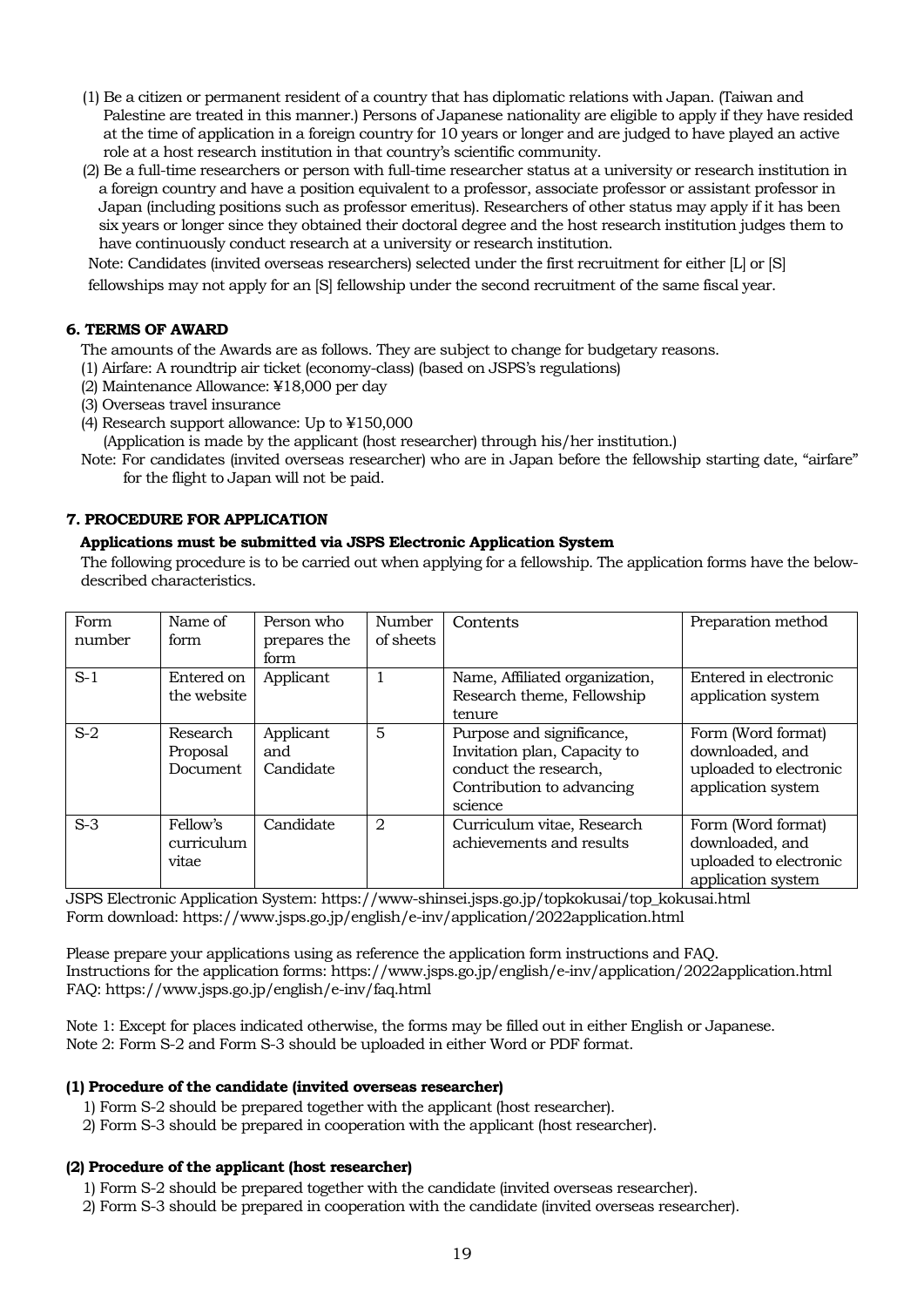3) To complete the application, enter Form S-1 in the JSPS Electronic Application System for International Collaborations and upload Forms S-2 and S-3 to the system.

4) By the deadline set by the host research institution, send (submit) the application to the host institution via the electronic application system.

## **(3) Procedure of the host institution**

1) On the electronic application system, verify the content of the applications sent (submitted) by the applicants (host researchers).

2) The applications must be approved by the head of the host institution along with the requirements with which the host institution is to comply (as stated at "Procedure" 5(3)). Additionally, the "List of Candidates" must be verified. Then, please submit (send) the applications to JSPS by its application deadline.

## **8. SELECTION PROCESS**

The selection is carried out through a document review in the first stage and a panel review in the second by the JSPS International Program Committee. Document reviews are conducted by three examiners for each application. Based on contents of the applications, experts in the subject field are assigned to conduct the review. For more details, please see the following website.

Selection Process: https://www.jsps.go.jp/english/e-inv/selectionprocess.html

## **SCREENING CRITERIA**

- 1) That the collaboration will contribute to advancing science in Japan and the counterpart country.
- 2) That the collaboration can be expected to advance research in the subject field. Evaluation should place emphasis on researchers invited from other countries.
- 3) That the applicant (host researcher) and candidate (invited overseas researcher) have established contact in advance and created a concrete activity plan.
- 4) That the host institution has adequately prepared a system for receiving the candidate.
- 5) That the plan can be carried out within the period of the candidate's fellowship tenure.
- 6) That the plan has as its objective lectures, discussions or other exchange activities held not only in the host institution but also in some other institutions. That the plan also includes instructive opportunities to foster young researchers.
- 7) That, as much as possible, unbalance is avoided in the selectees' nationalities, host institutions, and areas of specialization.
- 8) That not only the score of the document review but also the examiners' reasons and comments are given adequate consideration.
- 9) That the number of selectees with Japanese nationality be no more than about 3% of all the selectees under one application.
- 10) That two selection judgements are made: (1) Selected and (2) Not-selected.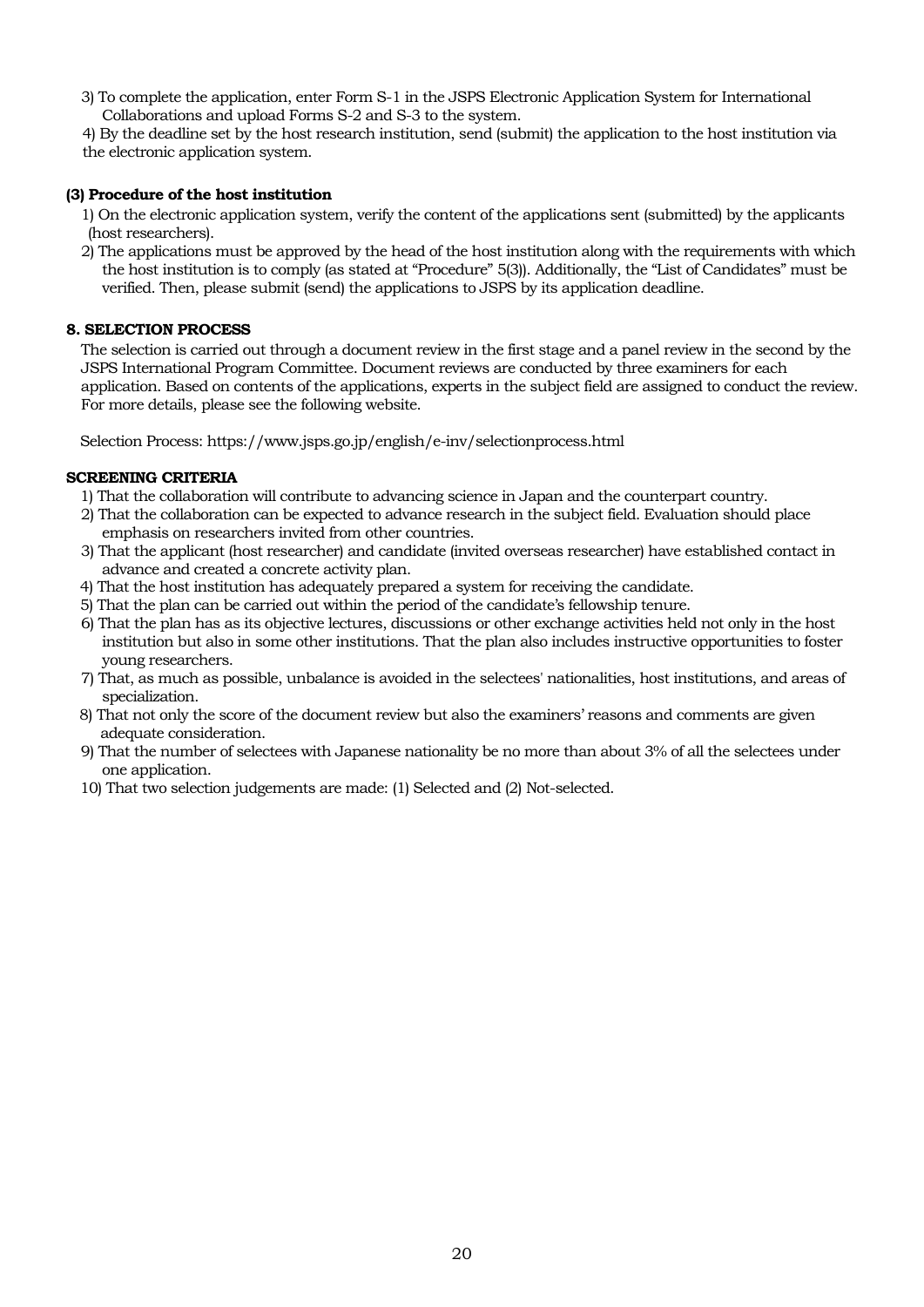## **Other Relevant Issues**

## **1. Inquiries**

Overseas Fellowship Division, International Program Department, JSPS

|                                                       | TEL: 03-3263-3444                                   |
|-------------------------------------------------------|-----------------------------------------------------|
| Postdoctoral Fellowship (Standard)                    | Mail: postdoc-standard@jsps.go.jp                   |
|                                                       | https://www.jsps.go.jp/english/e-ippan/index.html   |
|                                                       | TEL: 03-3263-3810                                   |
| Postdoctoral Fellowship (Short-term)                  | Mail: postdoc-short@jsps.go.jp                      |
|                                                       | https://www.jsps.go.jp/english/e-oubei-s/index.html |
|                                                       | TEL: 03-3263-2480                                   |
| Invitational Fellowship<br>(Long-term and Short-term) | Mail: invitation@jsps.go.jp                         |
|                                                       | https://www.jsps.go.jp/english/e-inv/index.html     |

Opening hour:Monday to Friday(excluding holidays) 9:30-12:00,13:00-17:00(Japan time)

FAQ

Postdoctoral Fellowship: https://www.jsps.go.jp/english/e-fellow/faq.html Invitational Fellowship: https://www.jsps.go.jp/english/e-inv/faq.html

#### Instructions on application forms

Postdoctoral Fellowship: https://www.jsps.go.jp/e-fellow/e-fellow\_14/31\_boshuyoko\_2022.html Invitational Fellowship: https://www.jsps.go.jp/e-inv/boshu/2022boshu.html

#### **2. Cooperation in carrying out site surveys and questionnaires**

Site surveys are carried out on host institutions for the purpose of verifying the program's implementation system and the management, execution and auditing of program funding. Applicants (host researchers) and candidates (invited overseas researchers) are asked to cooperate in these surveys. Also, questionnaires are carried out for the purpose of improving JSPS programs. Applicants (host researchers), candidates (invited overseas researchers) and host institutions are asked to fill out these questionnaires.

## **3. Promotion of "Open Access" to the research papers supported by JSPS International Fellowships for**

## **Research in Japan**

JSPS endorses a general policy of promoting open access to publications of research results funded by public grants including KAKENHI grants. Note that open access is not mandatory if there are justifiable reasons for deferral such as copyright-related issues or insufficient repository infrastructure at the research institution. The open-access implementation policy of JSPS is described on the following webpage. URL: https://www.jsps.go.jp/data/Open\_access.pdf

## **(1) Reference 1: What is "Open Access"**

Open access refers to the basic idea that research papers published in peer-reviewed journals should be made freely accessible to anyone.

## **(2) Reference 2: Different Routes to Open Access**

There are three main ways of open access implementation:

- 1) Opening access to articles published in conventional subscription fee type academic journals after a certain period of time (Embargo) (\*1) (for example 6 months later) by opening the final manuscript to an Institutional Repository  $(*2)$  established by the research institution to which the author belongs, or by opening the final manuscript to the website etc. established by the researchers (self-archiving) (\*3).
- 2) Opening access to articles by posting them on a Web established by the research community or public institution.
- 3) Opening access to articles immediately by paying the publication fee (APC: Article Processing Charge) by the author of the article.

\*1: "Embargo"

The predetermined period from the time an article is published in an academic journal to the time it is released so that it can be posted on an online open-access archiving system (repository).

\*2: "Institutional Repository"